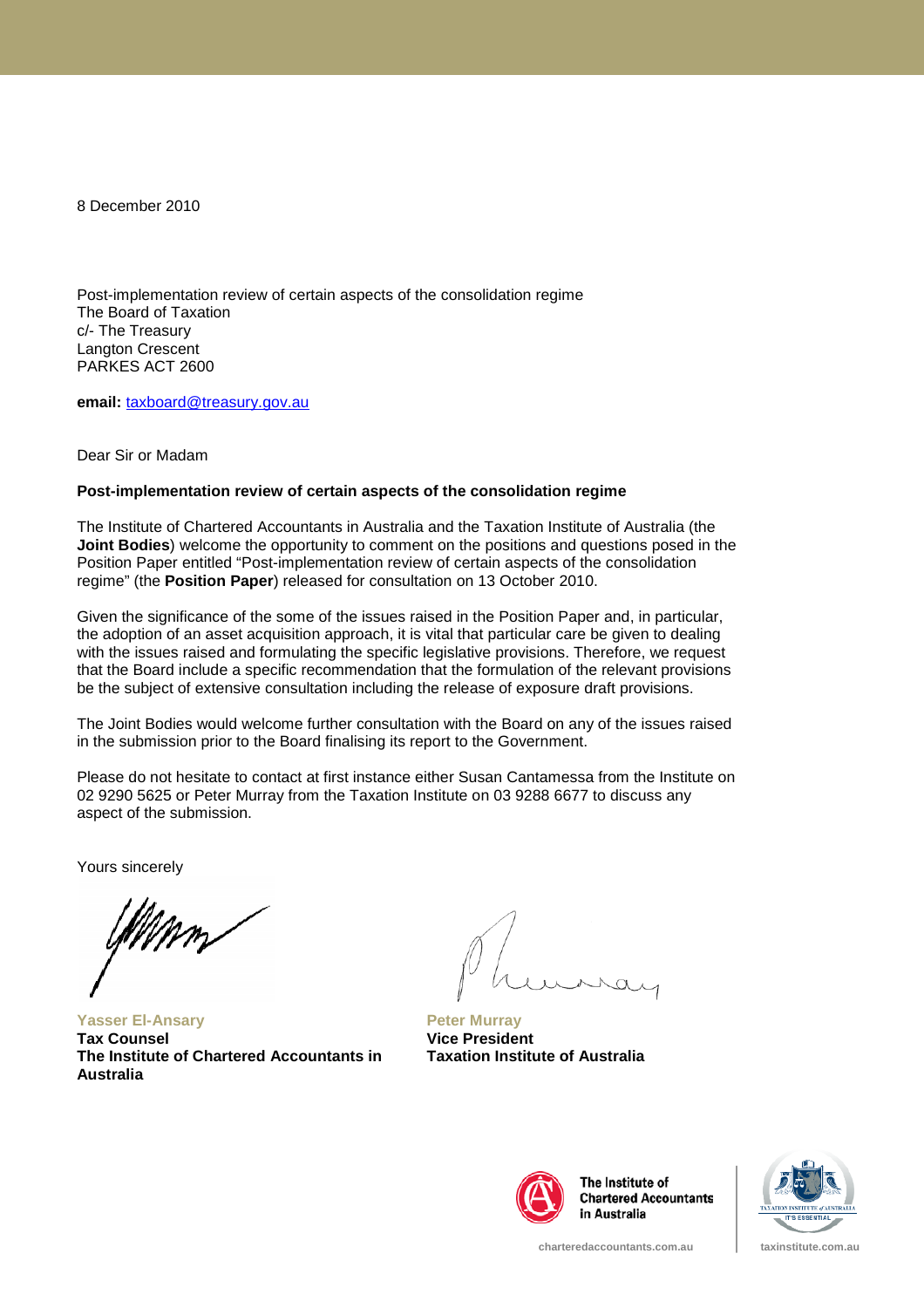The Joint Bodies comments on the Board's positions and questions posed in its Position Paper are set out below.

References throughout are to the *Income Tax Assessment Act 1997* (ITAA 1997) unless otherwise specified.

# CHAPTER 2: POLICY FRAMEWORK FOR THE CONSOLIDATION REGIME

### **Position 2.1**

The Board considers that the asset acquisition approach should be adopted.

## **Question 2.1**

The Board seeks stakeholder comment on:

(a) Do you agree with the Board's view to adopt the asset acquisition approach? If not, why not?

(b) Should the asset acquisition approach be modified for formation cases, or in cases where there is a change in ownership of a joining entity? If so, how?

(c) Do you consider that there are other circumstances in which the asset acquisition approach should be modified? If so, what are the issues?

(d) What compliance cost implications would arise from the adoption of the asset acquisition approach?

The Joint Bodies agree with the Board's conclusion that the current inherited history framework operates effectively in the majority of cases to achieve the primary objectives of the consolidation regime.

However, there are some instances where unclear policy rationale has led to inappropriate outcomes and the anomalies need to be rectified.

We also discuss below the fact that, following the large package of consolidation amendments included in *Tax Laws Amendment (2010 Measures No 1) Act 2010*, there appears to be lack of clarity in relation to the implementation of the amendments. We submit that the Board should consider the current position and whether further action is required.

While we see merit in the adoption of an asset acquisition approach, we share the concern that there will inevitably be a need for administrators, practitioners and taxpayers to adjust their knowledge of the existing framework in the event of a change. While the changes may be relatively insignificant compared to those that would be required if the acquisition approach were adopted, it is not immediately evident that these changes will not come with some disruption and adjustment.

The asset acquisition approach is intended to provide a principled approach for determining the tax outcomes associated with the tax cost setting amount allocated to assets and to provide policy direction as to how any future general modifications to other income tax provisions should apply to an asset's tax cost setting amount under the tax consolidation regime.

We believe that there needs to be solid and considered support that these objectives will be obtained before an asset acquisition approach is adopted and that this will present an improvement from the existing framework for the majority of taxpayers in the majority of situations.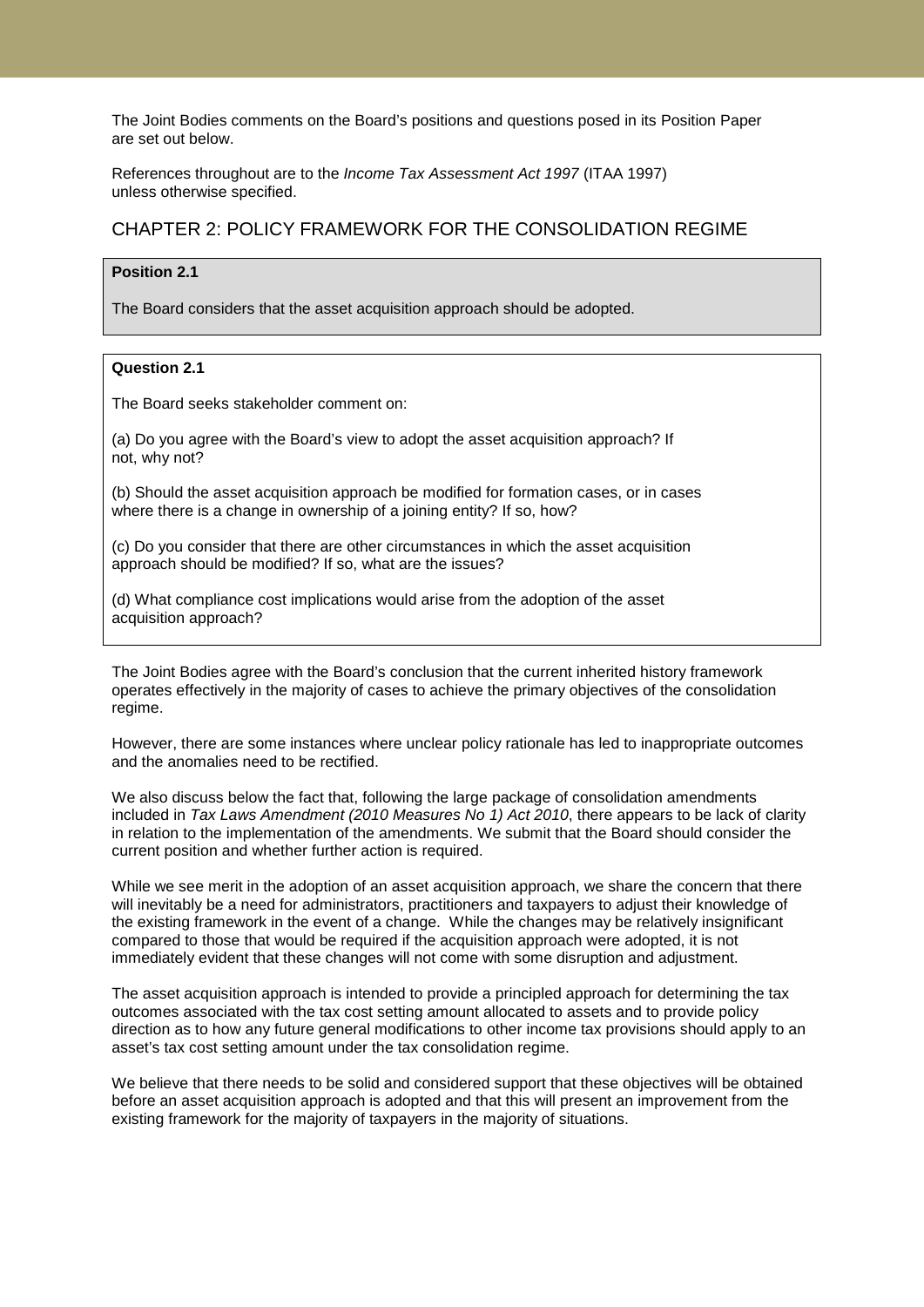### *Rectifying anomalies and providing a policy framework is important*

Whether or not the asset acquisition approach is adopted, there is nonetheless a need to ensure that certain anomalies in the current framework are addressed.

As noted in the Board's December 2009 discussion paper "A3.8 The entry history rule is modified to reach an appropriate tax outcome in some situations." This confirms the practice of ongoing policy modifications.

One anomaly relates to the former Government's proposal to apply the entry history rule to determine the time that depreciable assets of a joining entity are acquired by the head company of a consolidated group. That proposal has been accepted by the current Government but not yet implemented.

The effect of this proposal would be to preclude the 200% diminishing value uplift rate where depreciating assets were originally acquired by a joining entity prior to 10 May 2006. This is despite the fact that purchases of second-hand depreciable assets are eligible for accelerated depreciation. In our view, this outcome is inappropriate and anomalous. This problematical policy outcome would be resolved quite simply by not proceeding with the announced amendment.

Anomalies also arise in relation to depreciation on pre-1 July 2001 mining rights and Division 58 capital allowances for depreciating assets previously owned by an exempt entity. In the latter case "integrity measures" were introduced in section 705-47 which add 100 lines of legislation and, more significantly lead to highly inequitable outcomes in legitimate commercial situations.

In our view, there is no inherent bar under the current system to making policy adjustments to ensure appropriate treatment of certain assets. The history of the existing model shows that it is relatively flexible and can accommodate adaptations as they are required, for example rights to future income.

#### *Delivering certainty following amending law in 2010*

Of particular concern to the Joint Bodies is ensuring that the implementation of an asset acquisition model fully delivers the certainty required by its users.

The *Tax Laws Amendment Act (2010 Measures No 1) Act 2010* delivered, in Schedule 5, a major package of tax consolidation amendments.

The implementation of the recent changes enacted by that Act shows that despite numerous consultations, taxpayers will not have certainty where there is still room for fundamental differences in interpretation, after enactment. Outstanding examples of this are found in the treatments of right to future income and consumables, where there are various views on the basic tax implications. The Board should consider how best the requisite certainty of treatment is to be obtained, whether by law or extrinsic material. Certainty in design and delivery is fundamental to taxpayers.

## *Rectifying anomalies if asset acquisition model is adopted*

Our support for the asset acquisition approach is based on the assumption that it will address a number of current anomalies. Therefore, we request that it be specifically clarified/confirmed in your recommendations that the asset acquisition approach is intended to address the anomalous treatment that applies under the existing provisions in the context of certain Division 40 depreciating assets, such that in respect of post-implementation joining times a deemed asset acquisition will apply so that:

- (a) the 200% diminishing value uplift rate will apply;
- (b) pre-1 July 2001 mining rights would become depreciable; and
- (c) Division 57 treatment would be terminated.

In relation to Question 2.1(b), we agree that in respect of certain types of assets it may be appropriate to modify the asset acquisition approach where there has not been a change in majority underlying ownership. We recommend that a modified targeted treatment applies to certain assets as is currently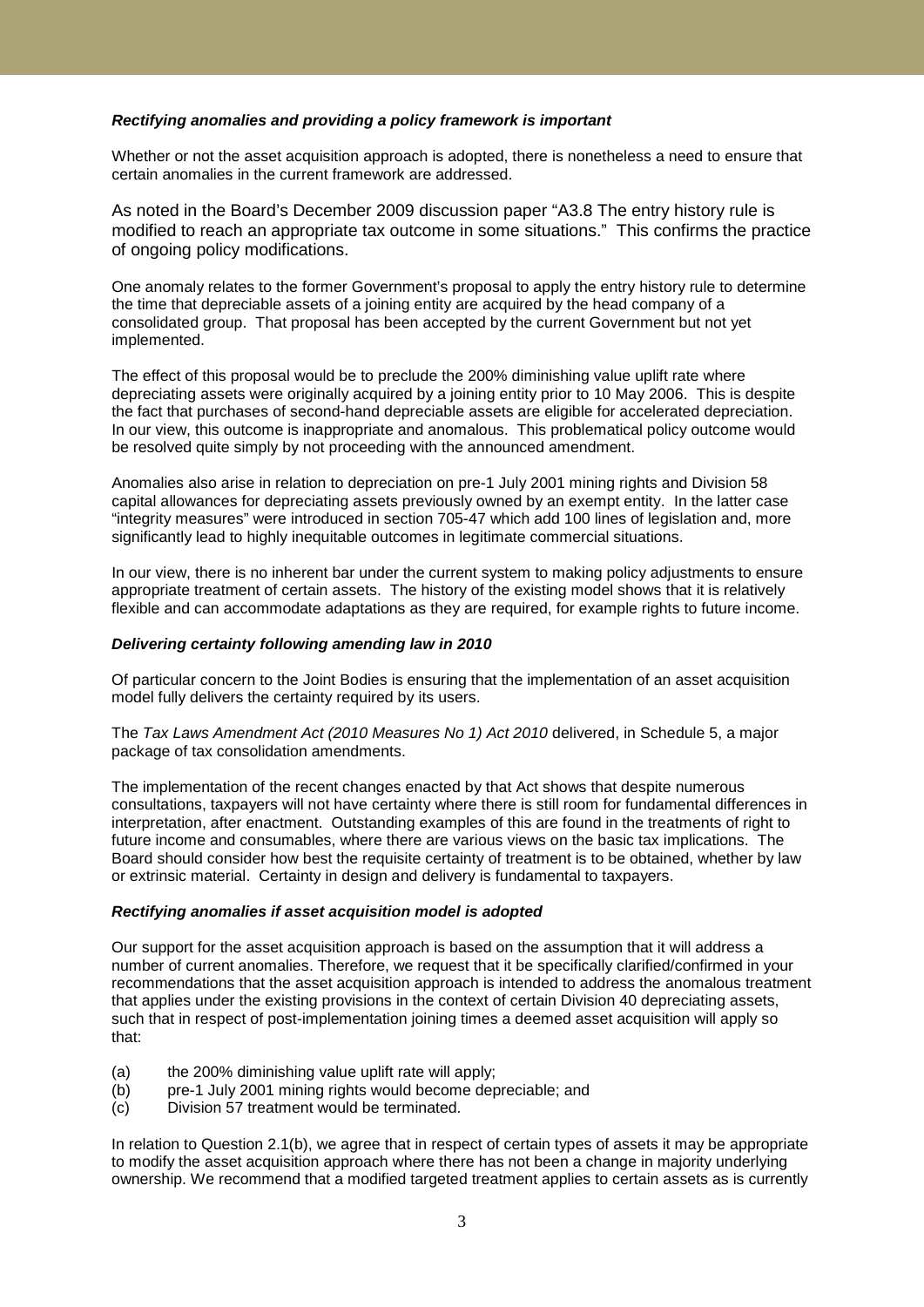the case in specific circumstances under section 701A-5 and section 701A-10 of the *Income Tax (Transitional Provisions) Act 1997*.

As identified by the Board, such modifications may be required where there has not been a change in majority underlying ownership in respect of a pre-CGT asset of the joining entity or certain types of depreciating assets of the joining entity.

However, we believe that particular care should be taken in determining when a continuity of majority underlying ownership should be regarded as applying in this context, because in creeping acquisitions and on-market public company takeovers the purchaser will always at some time own more than 50% of shares in the joining entity before ultimately acquiring its remaining shares.

With regard to other important matters of detail associated with the asset acquisition approach, we have had the opportunity to consider the joint submission by the Corporate Tax Association and the Minerals Council of Australia dated 30 November 2010, and we concur with their comments in relation to doubtful debts, leaving entities, liabilities and non-asset deductions, and previous private binding rulings.

Given the significance of the asset acquisition approach, it is vital that particular care be given to dealing with the range of issues discussed above and formulating the specific legislative provisions. Therefore, we request that the Board include a specific recommendation that the relevant provisions be the subject of extensive consultation including the release of exposure draft provisions.

## *Recommendations*

- Whether or not the asset acquisition approach is adopted, there is a need to ensure that certain anomalies in the current framework are addressed, such as those discussed above.
- As well, the Board should consider how best the requisite certainty of treatment is to be obtained in relation to the matters covered by amending law in 2010, whether by law or extrinsic material. Certainty in design and delivery is fundamental to taxpayers.
- We support the adoption of the asset acquisition approach provided it represents an objective improvement on the existing model for the majority of taxpayers in most cases.
- Where it is appropriate to modify the asset acquisition approach, for example, where there has not been a change in majority underlying ownership, we recommend a modified targeted treatment apply to certain assets.
- The Board should recommend extensive consultation in relation to the formulation of relevant provisions to give effect to the asset acquisition approach, including the release of draft legislation.

# CHAPTER 3: OPERATION OF THE SINGLE ENTITY RULE

## **Position 3.1**

The Board considers that:

(a) the tax costs of an intra-group asset that does not have a corresponding accounting liability which is recognised elsewhere in the consolidated group should be recognised for income tax purposes;

(b) this tax cost should be recognised when the consolidated group subsequently disposes of the asset or when the asset lapses intra-group; and

(c) the income tax history the intra-group asset had prior to coming into the consolidated group is irrelevant when the consolidated group subsequently disposes of the intra-group asset or the asset lapses.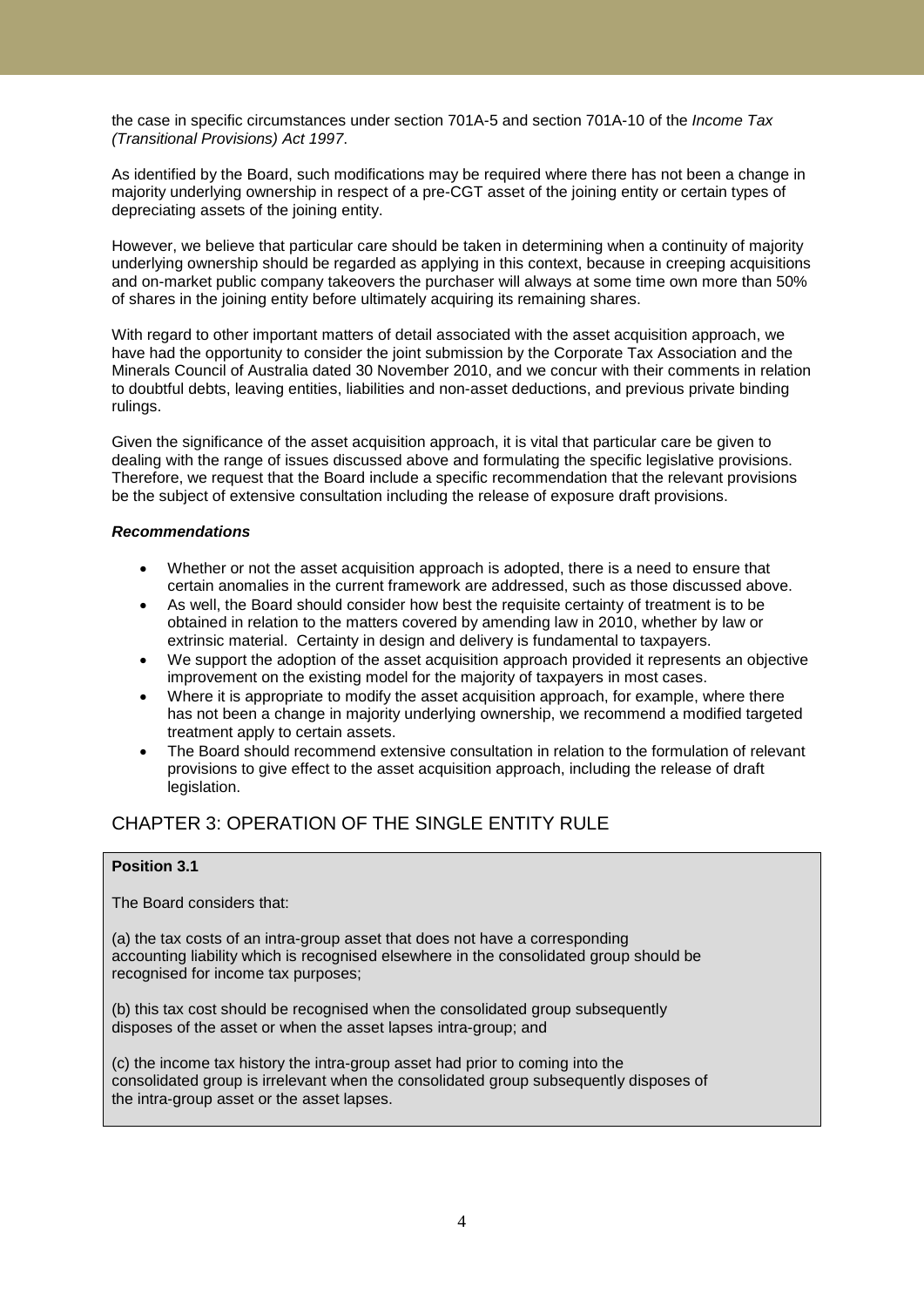## **Question 3.1**

Do stakeholders agree with Position 3.1? If not, please provide examples where the recognition of the proposed tax cost would result in inappropriate outcomes?

We understand that the Board's proposals for the treatment of intra-group assets (*excluding membership interests[1](#page-4-0) and presumably debt interests[2](#page-4-1)* ) in relation to joining and leaving entities are as follows:

- under the proposed asset acquisition model an intra-group asset would come to an end at the joining time for a payment equal to the tax cost setting amount of the asset (paragraph 2.53) but the tax cost of an intra-group asset should be recognised when the consolidated group disposes of the asset or when the asset lapses intra-group;
- the entry history rule would be retained so that liabilities would be transferred to the group at the joining time based on their accounting value (query whether this would apply to intra-group liabilities);
- intra-group assets that emerge from the group would be taken to be *created* at the time they emerge (paragraph 2.56); and
- when an entity leaves a consolidated group, the consolidated group would be taken to *dispose* of the membership interests held in the leaving entity.

Our comments in respect of Position 3.1 are based on an assumption that the proposals will not apply to intra-group assets that are debt interests. If this assumption is not correct then we would be pleased to provide the Board with our comments on the implications of the proposal in relation to debt interests.

Our comments in respect of the various questions raised by the Board are as follows:

### **(a) Intra-group assets eligible for this proposal**

We understand that the Board's proposed test for an eligible intra-group asset would cover situations where an undeducted "tax cost" arose for an intra-group asset (as outlined in paragraph 3.27) such as the following:

- direct acquisition of an asset that becomes an intra-group asset as a result of the acquisition of the asset from a third party during consolidation; and
- indirect acquisition of an intra-group asset which is brought into the group on formation or joining (and potentially reset in the hands of a joining subsidiary member).

Under either of those scenarios a tax cost would arise under existing provisions, such as the tax cost setting rules (ignoring the application of section 701-58) or other relevant provisions (e.g. Division 110 CGT cost base rules).

Under existing provisions, intra-group assets created while the relevant entities were members of the consolidated group do not generally obtain tax cost and would therefore be outside the scope of this proposal. Third party incidental costs would generally be deductible under section 40-880. However, there should be an exception for the special category of intra-group assets that are severed from recognised assets during consolidation: this is considered in section (d) below.

The Board's position is to exclude from the scope of the proposal an intra-group asset that has a corresponding accounting liability which is recognised elsewhere in the consolidated group.

 $1$  Chapter 3 of the Position Paper focuses on intra-group assets other than membership interests (paragraph 3.9).

<span id="page-4-1"></span><span id="page-4-0"></span><sup>&</sup>lt;sup>2</sup> Debt interests are identified as a separate category of intra-group asset in the Position Paper at paragraph 3.8. Although not expressly stated we have assumed that Chapter 3 also does not apply to intra-group debt interests.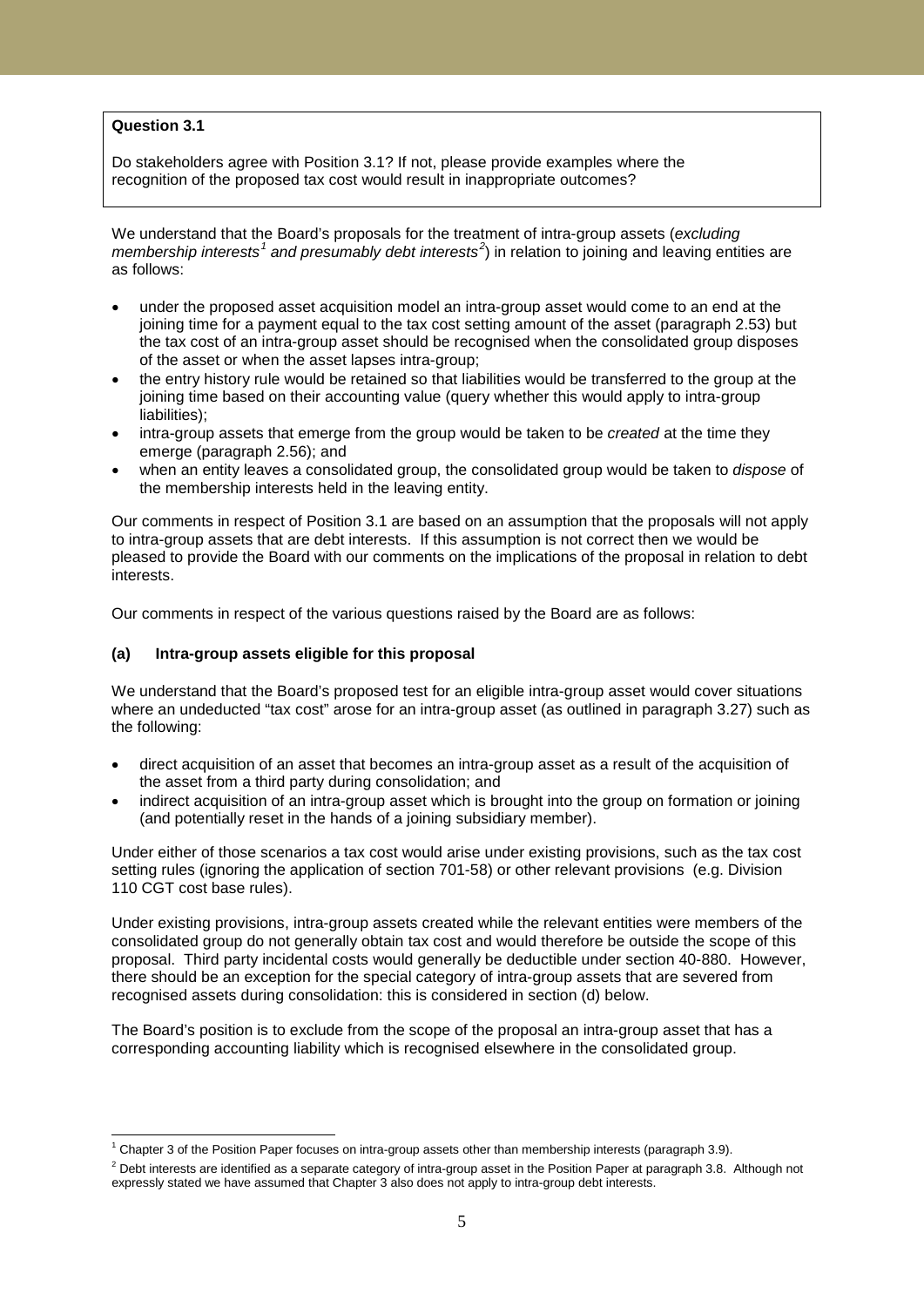It is unclear how that proposed exclusion may apply. Presumably, this exclusion would require some form of income tax recognition of the corresponding accounting liability by the consolidated group, either before or around the time that the tax cost of the asset is to be recognised.

As noted in the Position Paper (at paragraph 3.42) one form of potential recognition of the corresponding liability would be in the allocable cost amount (**ACA**) calculation of the other group member that holds the corresponding liability - specifically ACA Step 2 - if that entity was required to reset the tax cost of its assets.

However, there will be various situations where asset tax cost setting does not apply when an entity becomes a member of a consolidated group: becoming a head company of a consolidated group; an eligible tier-one (**ET-1**) company of a MEC group; a transitional foreign held subsidiary; or a chosen transitional entity.

This highlights that the identification of eligible intra-group assets will not be straight forward.

However, another fundamental issue is whether the tax treatment of intra-group assets should differ because of the status of the entity holding the corresponding liability. In particular:

- if the entity holding the liability was required to calculate its ACA, where the relevant liability is taken into account in ACA Step 2, the liability would be taken into account for income tax purposes so the corresponding intra-group asset would be excluded under the proposal; and
- if the entity holding the liability did not reset the tax cost of its assets (e.g. the head company of a consolidated group or ET-1 company in a MEC group) then the corresponding intra-group asset would not be excluded.

It is not readily apparent why there should be a difference in the treatment of the intra-group asset in these alternative scenarios – using one common rule would simplify compliance.

It appears that the exclusion for an intra-group asset with a tax recognised corresponding liability would apply even if the amount of the liability changes over time. This is desirable, otherwise complex liability tracking rules may need to be employed, such as those used in subsection 711-45(8) which deals with liabilities in a leaving entity's exit ACA calculation that were also taken into account in the entry ACA calculation.

## *Recommendations*

- It is not clear to us why the eligibility for the recognition of an intra-group asset should differ depending on whether any corresponding accounting liability has been recognised for income tax purposes. We would prefer for this condition to be excluded.
- If an intra-group asset with a tax-recognised corresponding liability is to be excluded, we expressly support the lack of any requirement to test subsequent events or changes in value of the liability. This is imperative to minimise compliance costs.

## **(b) Recognition of intra-group asset tax cost on disposal or cessation**

The Board's position is that the tax cost of an eligible intra-group asset should be recognised either when the consolidated group disposes of the asset or the asset lapses. The justification for this approach is a perceived adverse impact on revenue if the asset remains in the group indefinitely (paragraph 3.39).

Where the intra-group asset has a specified term, the tax cost of the asset should in our view be recognised over the term of the asset on a straight line basis. This would produce a better matching of the benefit of the asset and the recognition of the cost of the asset.

Where an intra-group asset has an indefinite term, we submit that consideration could also be given to amortisation, rather than deferring recognition until disposal or lapsing of the asset. Potential amortisation periods could be 5 years (based on the blackhole expenditure rule in section 40-880) or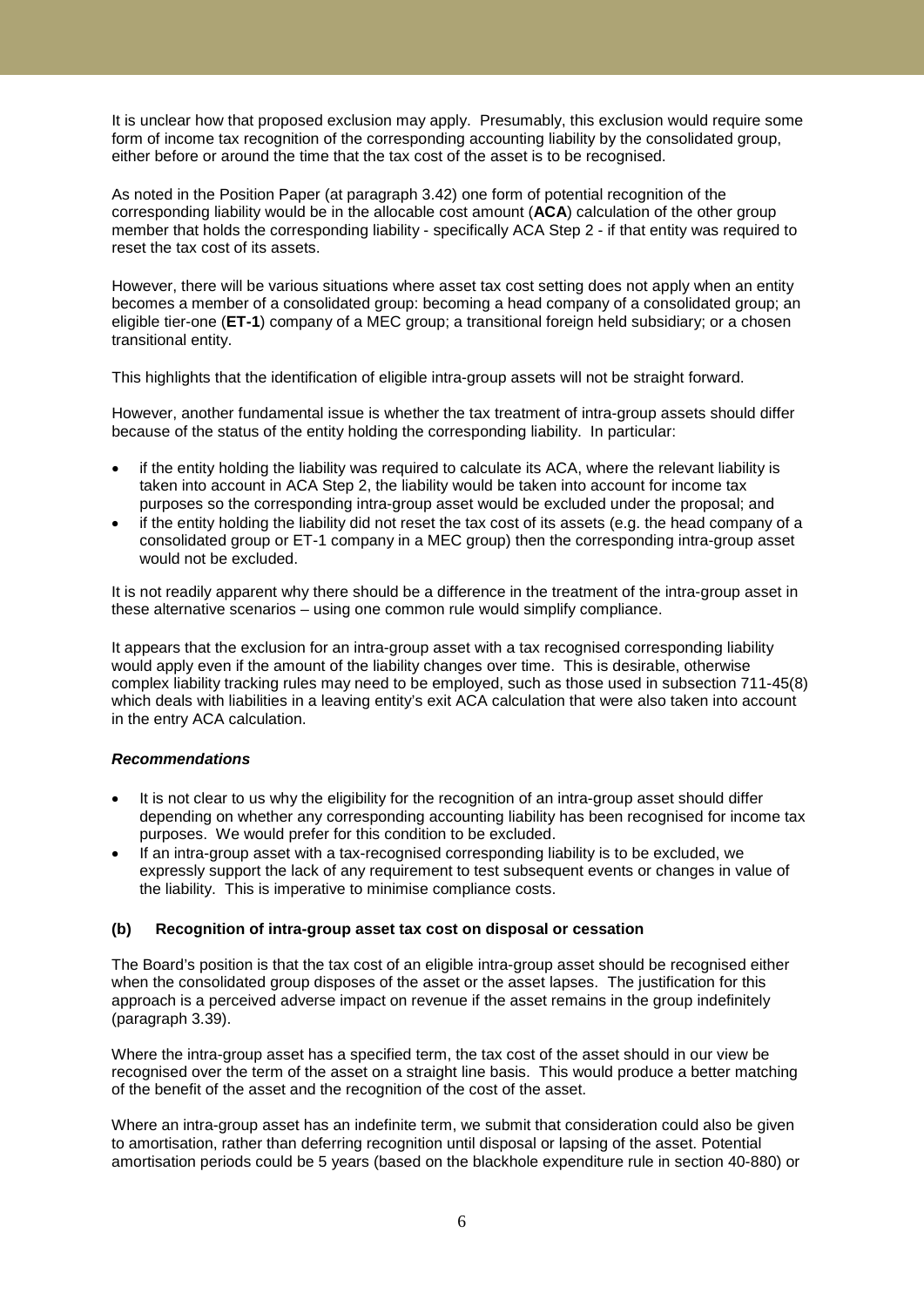10 years (based on the right to future income rules for contracts with no set term under section 716- 405).

The position of eligible intra-group assets in respect of an indirect dealing is unclear. Where the intragroup asset leaves the consolidated group with a leaving entity, it would appear that any undeducted tax cost should be recognised under exit ACA Step 3 and the tax cost of the asset for the leaving entity should be determined under section 701-45 and section 701-60 (table item 3)).

### *Recommendations*

- Where the intra-group asset has a specified term, the tax cost of the asset should be recognised over the term of the asset on a straight line basis.
- For an indefinite term intra-group asset the tax cost of the asset should be amortised over 5/10 years.
- Outcomes in respect of an indirect dealing with the intra-group asset should be confirmed.

## **(c) What history, if any, is relevant for intra-group assets**

Under the asset acquisition model intra-group assets that emerge from the group are taken to be *created* at the time they emerge (paragraph 2.56). The Board's position is that the income tax history that an intra-group asset had prior to coming into the consolidated group is irrelevant when it is subsequently disposed of or lapses (paragraph 3.43). We note that in paragraph 2.51 the Board comments that the inherited history rules are retained for everything except assets.

This raises the issue of how the tax characterisation will be determined in respect of an intra-group asset. The Board's paper suggests that the capital/revenue treatment of any amount received on the disposal of the asset would be determined on the basis of the consolidated group's treatment of the asset (paragraph 3.43),

On that basis, the income tax history that an intra-group asset had prior to coming into the consolidated group would be irrelevant when it is subsequently disposed of or lapses.

#### *Recommendation*

We agree with Position 3.1(c) for the reasons set out above.

#### **(d) Treatment of intra-group assets severed from recognised assets during consolidation**

As noted in section (a) above, a tax cost for the special category of intra-group assets that are severed from recognised assets during consolidation should be recognised.

Non-recognition of the tax cost of such an intra-group asset would have inappropriate consequences for the calculation of the exit ACA of the grantee of the asset. Secondly, in relation to the sale/assignment of an intra-group asset by the subsidiary grantee of an asset to a non-group member, the operation of the single entity rule (**SER**) has consequences for the calculation of any balancing adjustment amount.

The deficiencies can be illustrated using the example of the granting of rights to use telecommunications infrastructure between group members. The granting of these rights is a common incident of the telecommunications industry, with the rights given recognition in the ITAA 1997 as depreciable assets (being Indefeasible Rights to Use (**IRU**) or Telecommunications Site Access Rights (**TSAR**)).

### *Background: Granting of IRUs and TSARs*

The Uniform Capital Allowance (**UCA**) provisions contained in Division 40 provide (in section 40-115) that a single depreciating asset may be split into two or more assets. In that case, the holder is deemed to stop holding the original asset and start holding the two (or more) new assets. This applies where part of an asset is granted to a third party.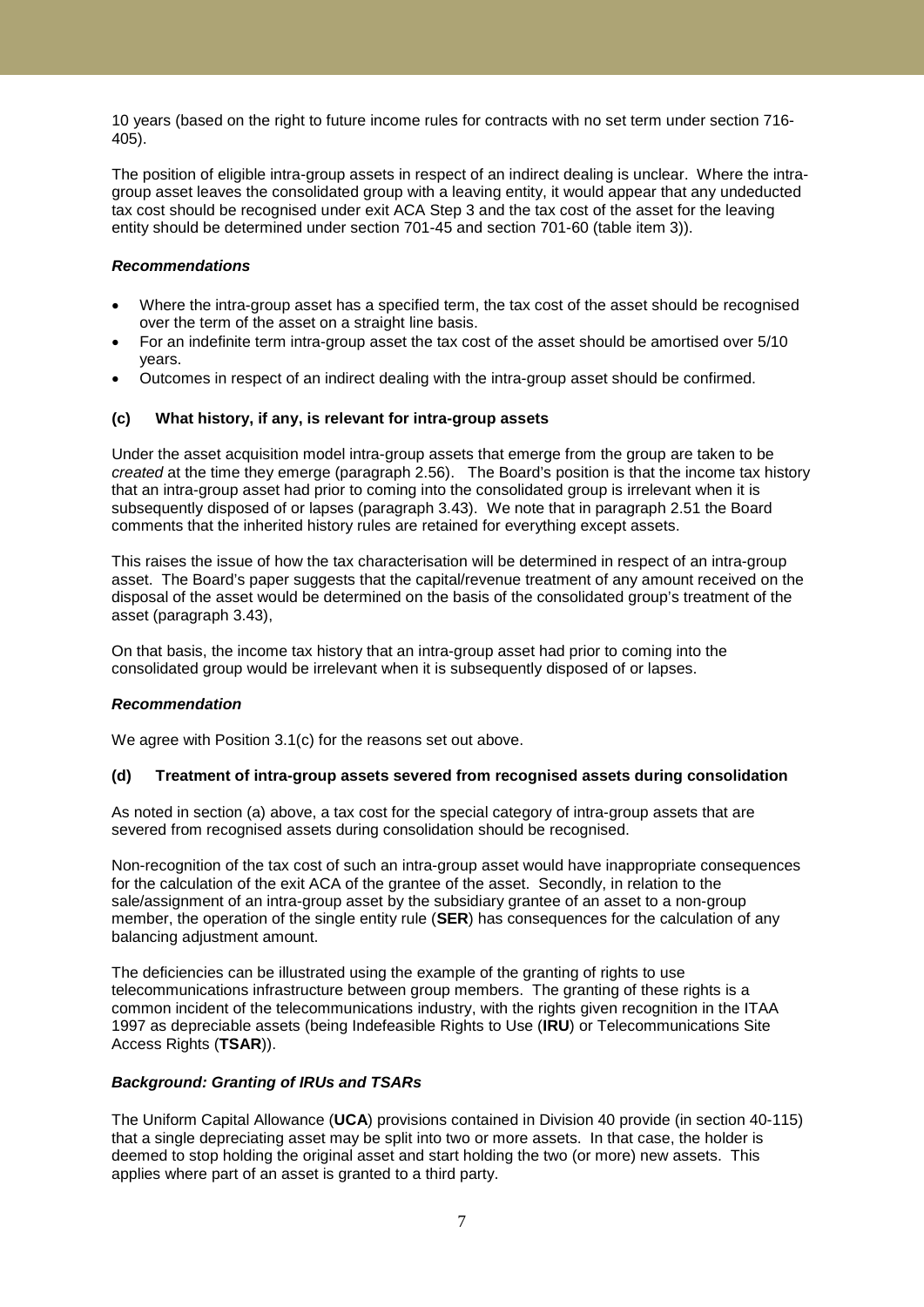The application of this to IRUs and TSARs has given rise to some uncertainty (in part as a result of the removal of former Division 44 which specifically applied to the splitting of IRUs, which was repealed in the process of the introduction of the UCA provisions). However, on the assumption that the asset splitting contemplated in Division 40 is taken to apply to IRUs and TSARs, it would operate as follows. The underlying asset, being the telecommunications system, would be deemed to have been "split" into two (or more) assets immediately before the grant of the rights. One asset will be that part of the telecommunications system that the grantor continues to hold and use; the other asset will be the IRU or TSAR that the grantee has acquired rights which provides it with rights to use the telecommunications system. The adjustable value of the original asset is then apportioned between the two new assets on a reasonable basis.

#### *The Single Entity Rule*

The operation of the SER gives rise to problems in relation to the grant of an IRU or TSAR between members of the same tax consolidated group. The key concern relates to the time at which the grant of the rights is recognised for tax purposes and whether it is possible to allocate a reasonable proportion of cost base to those rights when they are recognised.

As a result of the SER, where an asset is created through a grant of rights by one group member to another group member, the transaction is ignored for income tax purposes. TR 2004/11, TD 2004/34 and TD 2004/35 explain that the consequences of the transaction are only recognised when the asset (or the member that holds the asset) is sold / transferred to a non-group member. The cost base of the asset (such as a licence, or in the case of an IRU or TSAR, a right of use) is said to be limited to the incidental costs incurred in transferring the right to the non-group member.

By way of comparison, outside the consolidation regime, the creation of an asset by a grant of an IRU or TSAR from one entity to another will be recognised for income tax purposes immediately. The tax cost of the two resulting assets will then be recognised for the purposes of Division 40.

#### *Exit from the group by the subsidiary which has been granted rights under the IRU / TSAR by another group member*

When the subsidiary member holding an IRU or TSAR is sold, a CGT event will happen to the head company of the group in relation to the disposal of the shares in that member. As the grantee will cease to be a member of a tax consolidated group, this will require a resetting of the tax cost of the shares in the leaving entity. The capital gain that arises in relation to the disposal of those shares will depend on the reset cost of those shares.

The tax cost setting amount for the membership interests in the leaving subsidiary will be based on the leaving entity's ACA (section 711-15). One of the key components of the ACA is the terminating value of the assets of the leaving entity. The terminating value of an asset is determined in accordance with sections 711-30 and 705-30 and, in the case of depreciating assets (such as IRU / TSAR), the terminating value should be the adjustable value of the asset at the leaving time.

By virtue of the SER, the leaving entity will arguably not have a terminating value in the IRU / TSAR as the split that would otherwise be deemed to occur by Division 40 will not have been recognised until leaving time and the leaving entity is unlikely to have provided any consideration (that is recognised by virtue of the SER) for the grant of the IRU / TSAR. The adjustable value of the IRU / TSAR may therefore not be taken into account in determining the ACA of the leaving entity.

Accordingly, and consistent with the reasoning in TR 2004/11 (and related determinations TD 2004/34 and TD 2004/35), when a subsidiary member leaves a tax consolidated group, the subsidiary member may be argued to have a nil or negligible cost base in the IRU or TSAR, with the consequence that the head company will be taken to have a nil or negligible cost base in the shares in the subsidiary member so far as they relate to the IRU / TSAR (other than costs incurred in transferring the entity to the third party).

The effect of the rules operating in this manner is that the tax cost setting amount attributed to the leaving entity is not an accurate reflection of the ACA attributable to it.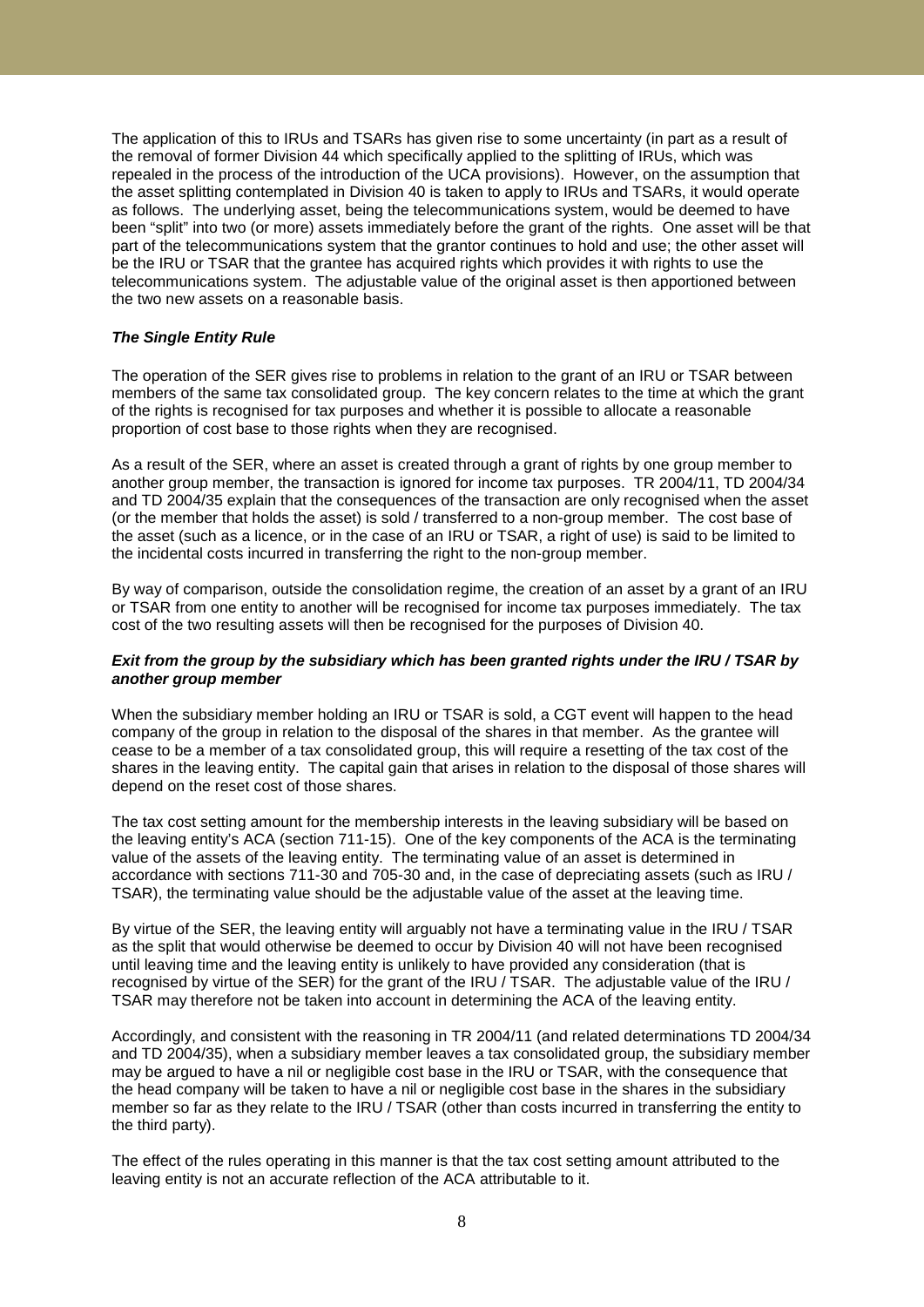Furthermore, the true economic value of the remaining depreciating asset is not recognised. Having granted the use of part of the asset to the grantee, it is unclear whether the grantor would be entitled to claim deductions for decline in value of the underlying asset under the UCA provisions in respect of that part of the underlying asset over which the IRU / TSAR has been granted. If the grantor were so restricted, part of the adjustable value of the existing asset will effectively have been "lost" as it would not have been taken into account in determining the ACA of the leaving entity nor will the grantor be able to claim deductions for depreciation of that part of the underlying asset.

### *Recommendations*

- In our view, the issues identified above can be addressed by an amendment to Division 40 excluding the provisions relating to IRUs and TSARs from the SER. The effect would be to allow recognition of the tax cost of the asset at the time of grant, instead of at the time the subsidiary (or the asset) leaves the group.
- This would operate as follows. The granting of an IRU is in effect the creation of a right by splitting an asset. The grant of the right results in two new assets being created, each being recognised as having a tax cost in the amount of the proportion of the value of the original single asset ascribed to it. Upon the subsidiary leaving the group, the terminating value for the IRU / TSAR is the amount of the proportion ascribed to it.
- The exit ACA for a subsidiary member of a consolidated group will include the value ascribed to the IRU / TSAR. The ACA will therefore be appropriately determined by recognising a split of the cost of the underlying asset over which the rights have been granted when that member (or the asset) exits the consolidated group.
- Further, if considered appropriate, the treatment could be extended to other assets that can be split in a similar fashion. There seems no reasonable basis to restrict a consolidated group from being able to recognise two assets that would have otherwise been deemed to have been split by the relevant provision of the ITAA 1997 but for the operation of the SER.

### **Position 3.2**

The Board considers that the intra-group liability adjustment should be modified so that:

(a) the adjustment is triggered when an intra-group asset that does not have a corresponding liability owed to it by a member of the old group leaves a consolidated group with a leaving entity; and

(b) the adjustment applies to liabilities and to other similar types of obligations.

### **Question 3.2**

Do stakeholders agree with Position 3.2? If not, why not?

Position 3.2 relates to an indirect disposal of intra-group assets held by a leaving entity. This is relevant for intra-group assets including debt interests but excluding membership interests.

We understand that the Board's position is effectively to amend exit ACA Step 3 (subsection 711- 40(1)) so that it would apply to an intra-group asset (receivable) that has a liability owed by a member of the old group. The term 'liability' is not defined, which has created some uncertainty as to whether it applies to obligations of the leaving company. As well, the Government announced a proposal to limit the term to liabilities recognised in financial statements (accounting liabilities).

The Board's proposal to recognise a corresponding liability or other similar obligation is broader than the existing subsection 711-40(1) and, if adopted, the current Government announcement would not need to be implemented.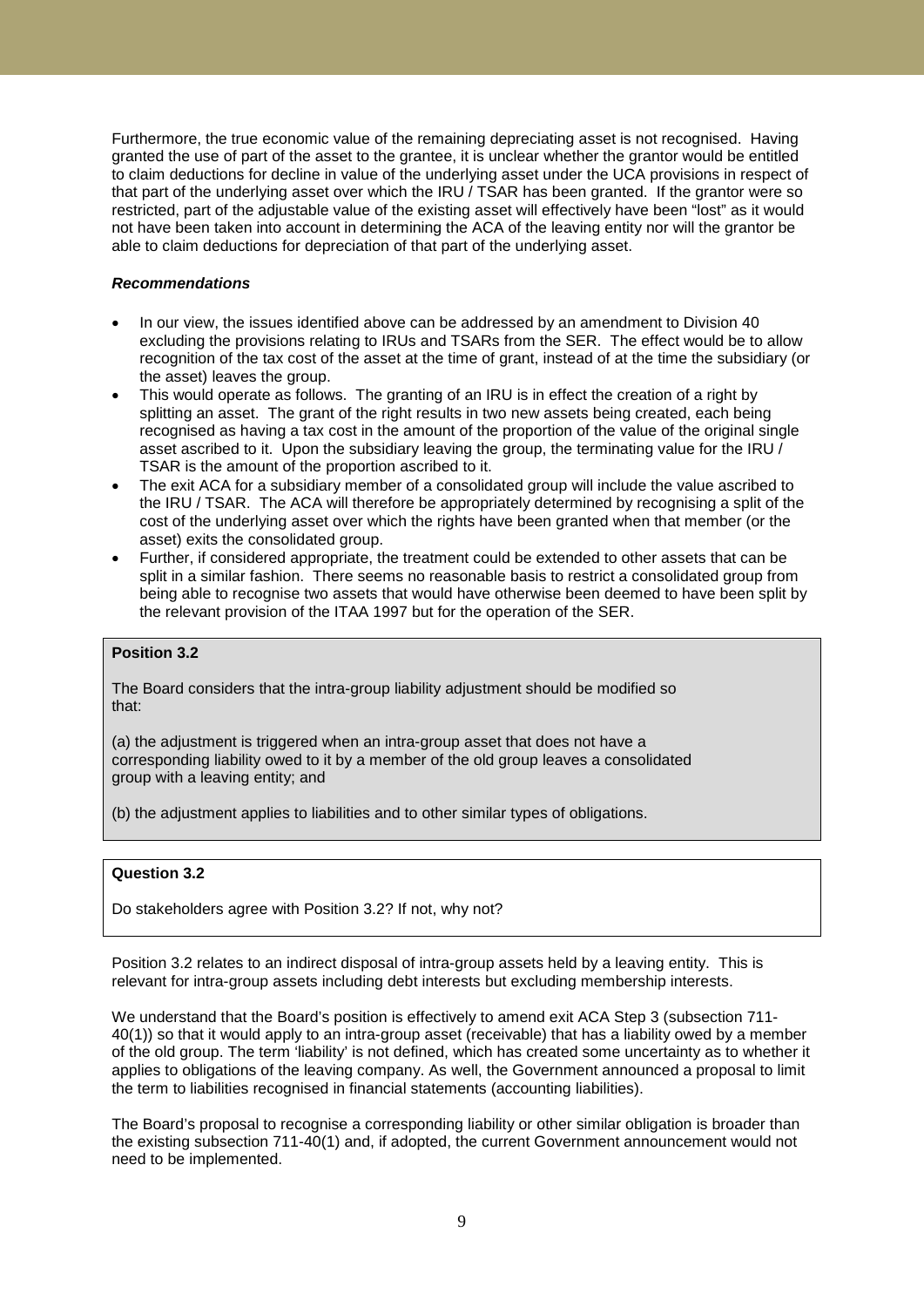We support the Board's proposed approach, as there may be situations involving valuable intra-group assets where there is no corresponding accounting liability owed by members of the old group to the leaving entity (as noted in paragraph 3.47).

At paragraph 3.49 the Board notes that situations can arise where the market value of a liability is recognised which could result in a gain not being recognised for tax purposes, "which would seem inappropriate". However no example is provided. It is difficult to comment on when such an outcome may arise and its appropriateness. We would welcome a worked example to illustrate the issue the Board perceives.

#### *Recommendation*

• We generally support the Board's proposed approach. However, a worked example should be provided to illustrate the inappropriate outcome described at paragraph 3.49 of the Position Paper.

## **Position 3.3**

The Board considers that additional integrity provisions are required to address inappropriate outcomes that arise from the use of intra-group transactions to create value shifts.

## **Question 3.3**

Do stakeholders agree with Position 3.3? If not, why not?

We generally agree that a tax loss should not be recognised in respect of the direct or indirect disposal of an asset whose value has been reduced as a result of intra-group arrangements that place encumbrances on an asset. However, this should depend on whether a "not incidental purpose" of the arrangement was to create a tax loss or reduced gain on the disposal of the asset.

It would appear that a limited range of transactions may be of concern. In these circumstances, our view is that any proposed integrity measure should be specifically targeted and limited to such arrangements.

In respect of any indirect disposal of such an asset through a leaving entity, we consider the existing loss integrity rules, specifically Subdivision 165-CD as modified by Subdivision 715-B, would suitably deal with such situations.

We caution against the application of the general value shifting rules to intra-group arrangements. This would impose significant compliance burdens on consolidated groups to address what would appear to be a relatively specific problem.

#### *Recommendations*

- Any integrity measure should be specifically targeted to particular arrangements of concern which are not adequately dealt with under existing provisions.
- We caution against the application of the general value shifting rules to intra-group transactions to avoid compliance burdens which do not appear to be justified.

## **Position 3.4**

The Board considers that the single entity rule (together with other parts of the consolidation provisions) should be extended to third parties who are:

(a) shareholders of the head company of a consolidated group; or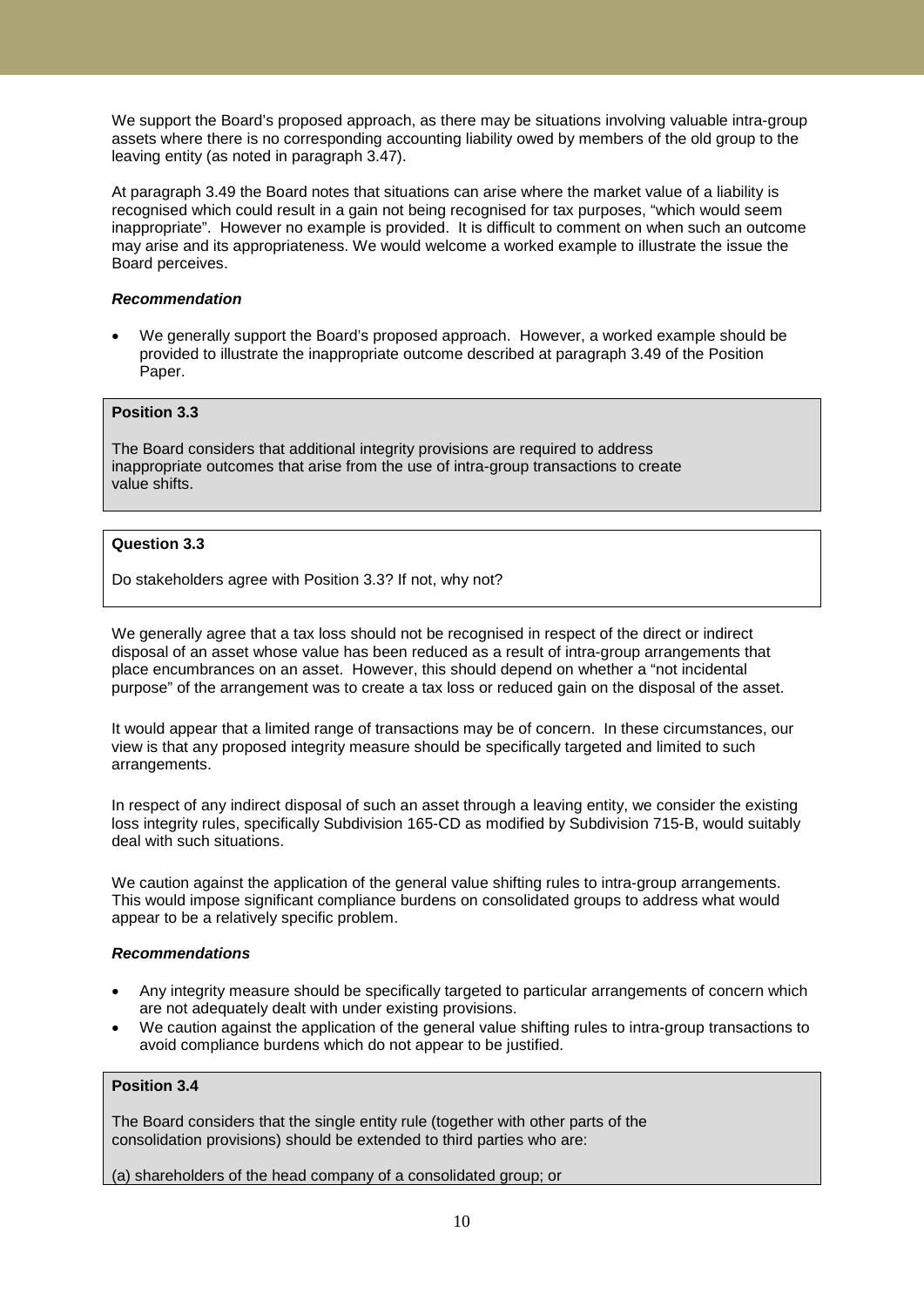(b) liquidators appointed to the head company of a consolidated group.

Consideration should also be given to extending the single entity rule (together with other parts of the consolidation provisions) so that it applies to the dealings of a related third party with a consolidated group.

## **Question 3.4**

(a) Do stakeholders agree with Position 3.4? If not, why not?

(b) Are there circumstances where an exception should be made to the principles proposed in Position 3.4?

(c) Do stakeholders agree with the proposal to extending the single entity rule so that it applies to the dealings of a related third party with a consolidated group?

## **(a) Extension of single entity rule to shareholders and liquidators of the head company of a consolidated group**

We support the proposal to extend the application of the SER to shareholders of the head company of a consolidated group where it is appropriate to do so. We also support extending the application of the SER to liquidators of the head company of a consolidated group as this would remove significant uncertainty in the application of section 47 of the *Income Tax Assessment Act 1936* (**ITAA 1936**).

Specifically, we recommend that the SER apply to shareholders for the purpose of applying specifically identified provisions of the income tax law (rather than providing blanket recognition of the SER to shareholders for all purposes of the law subject to specific modifications or exceptions).

Provisions where the SER should be applied to shareholders would be for purposes of applying CGT event K6 $^3$  $^3$  and the CGT discount concession<sup>[4](#page-10-1)</sup>. Extension of the SER to both of these provisions was announced by the then Minister for Revenue on 8 May 2007 and accepted by the Government in its announcement of 13 May 2008 where it indicated that the amendments would apply to CGT events from 8 May 2007. Given the delay in the development of these proposals, we recommend that taxpayers be given the option of applying the amendments from the date of announcement, in the event that the Board's position is accepted.

We would also support the extension of the SER for purposes of applying the CGT small business concessions in Division 152.

## **(b) Potential exceptions**

As noted above, our preference is that the SER apply to shareholders for specifically identified provisions of the income tax law. This approach is preferred to extending the SER to shareholders for all purposes other than listed exclusions.

Although Position 3.4 does not make specific mention of MEC groups, we presume that the position as outlined is also intended to apply in a MEC context. In this respect, the extension of the SER to foreign shareholders of a MEC group, without specific clarification or modification to it, may result in inappropriate outcomes. For instance:

• applying the SER to an entity that is a shareholder of an ET-1 company that is not the provisional head company of the MEC group may be legislatively problematic as the company (and its

-

<span id="page-10-0"></span><sup>3</sup> Section 104-230

<span id="page-10-1"></span><sup>4</sup> Division 115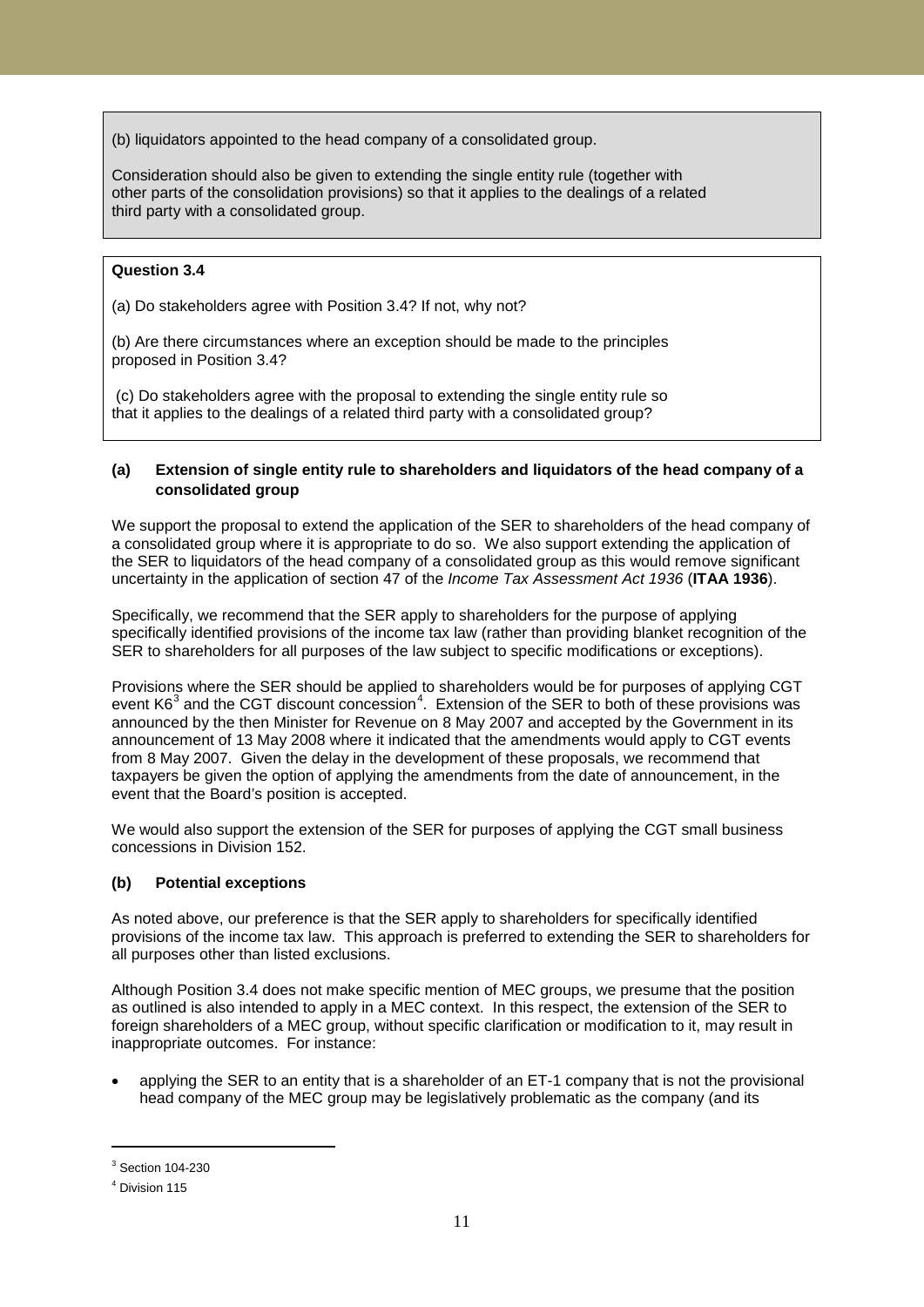wholly-owned subsidiaries) would be taken to be a part of the head company in which the shareholder may have no membership interests;

- foreign residents in a MEC group would have difficulty and added complexity in applying the CGT rules (under Division 855) as further commented in this submission in respect of Position 4.7; and
- difficulty would also arise for foreign resident shareholders seeking relief under any of Australia's double tax agreements, particularly for those MEC groups which have foreign shareholders from multiple jurisdictions (see further comments in this submission in respect of Position 4.12)

In the event that the SER would extend to foreign shareholders of a consolidated (and MEC) group for purposes of applying Division 855 where intra-group assets would be disregarded, this would result in an inequitable treatment as compared to foreign shareholders in an unconsolidated group.

### *Recommendations*

- We support the extension of the SER to liquidators of a consolidated group and also to shareholders in appropriate circumstances.
- The extension of the SER to shareholders should be for specifically identified provisions (as opposed to a blanket extension with specific carve-outs).
- The Board should consider recommending that consolidated groups have the option of applying previously announced measures from the date they were originally announced;
- Extending the SER to foreign shareholders of a MEC group (which we assume is intended) raises specific issues which need to be addressed.

### **(c) Should the SER extend to dealings between consolidated groups and related third parties**

The commercial debt forgiveness grouping provisions in Subdivision 245-G of Schedule 2C of the ITAA 1936 were not rewritten into new Division 24[5](#page-11-0)<sup>5</sup>. Accordingly for the 2010-11 and later income years, the problems that the commercial debt forgiveness rules created for related entities on the forgiveness of an intra-group debt $6$  no longer remain.

However, there is still merit in having the SER recognised for related third parties for any forgiveness of intra-group debts prior to the 2010-11 income year. Although this would raise issues of retrospectivity for taxpayers, this could be dealt with by way of optional application. As noted in the Board's December 2009 Discussion Paper, the application of the debt forgiveness rules on the intragroup debt to a third party, where the debt is intra-group debt, is inappropriate.

## *Recommendation*

-

• Consideration should be given to recommending that the SER be recognised for related third parties in respect of the forgiveness of intra-group debts prior to the 2010-11 income year.

<span id="page-11-0"></span><sup>5</sup> *Tax Laws Amendment (Transfer of Provisions) Act 2010*

<span id="page-11-1"></span> $6$  As highlighted in the Board's December 2009 Discussion Paper at paragraphs 3.83 and 3.84.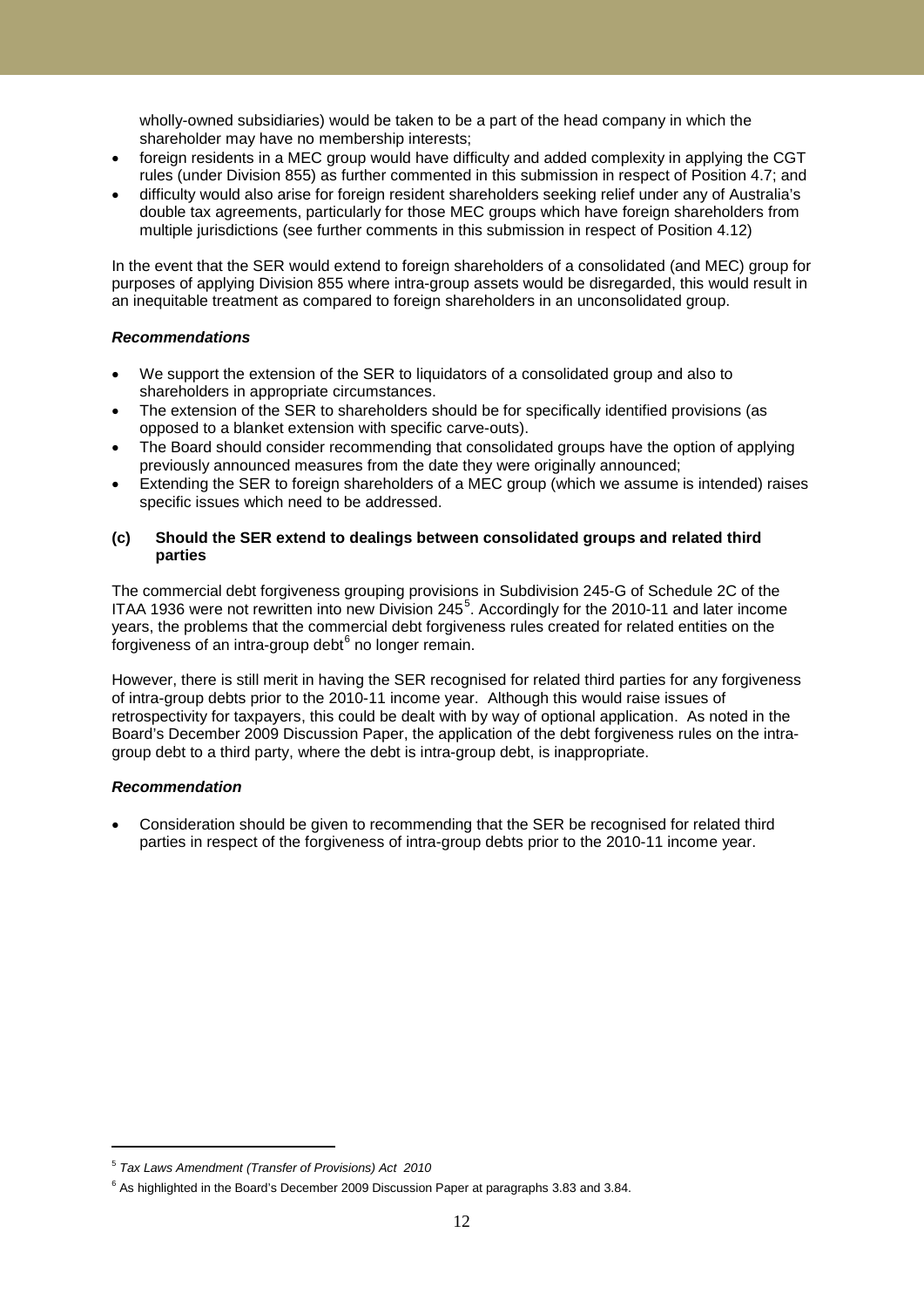# CHAPTER 4: INTERACTION BETWEEN THE CONSOLIDATION REGIME AND OTHER PARTS OF THE INCOME TAX LAW

## **Position 4.1**

The Board considers that:

(a) a trust's net income for the non-membership period be calculated by reference to the income and expenses that are reasonably attributable to the period and a reasonable proportion of such amounts that are not attributable to any particular period within the income year; and

(b) to the extent income and expenses are apportioned in calculating the trust's net income for the non-membership period, similar adjustments are appropriate when calculating the trust law income.

### **Question 4.1**

Do stakeholders agree with Position 4.1? If not, why not?

## **Position 4.2**

The Board considers that a beneficiary's and the trustee's share of the trust's net income should be determined by taking into account events that happen after a trust joins or leaves a consolidated group.

#### **Question 4.2**

Do stakeholders agree with Position 4.2? If not, why not?

Our responses to the questions in relation to Positions 4.1 and 4.2 have been combined, due to the close relationship between the two positions. Together these positions seek to clarify the law in relation to how net income of a trust is to be apportioned between members of the trust between the non-membership and membership period.

While the Board's positions seek to avoid complicated interaction issues and to achieve a reasonable allocation of net income of a trust which joins or exits a consolidated group during a year, we are concerned that the proposed solution has not been appropriately workshopped and tested.

In our view targeted consultation is required to ensure that appropriate outcomes are achieved in all scenarios, regardless of the terms of a trust deed or the terms on which units in a trust (or its unit holders) are bought or sold by a consolidated group. Furthermore, we are concerned that SER interaction issues will not be resolved by the adoption of the Board's positions.

We recommend that the Board consider extending the SER to Division 6, so that the net income for an income year is limited to the amount derived by the trust in the non-membership period. As the vendor beneficiary is neither a shareholder nor a related third party at the end of the year of income, there is a concern that the SER interaction issue will not be resolved by the Board's propositions.

The Board would then need to consider modifications to the "attribution" principle to more appropriately attribute net income during the non-membership period.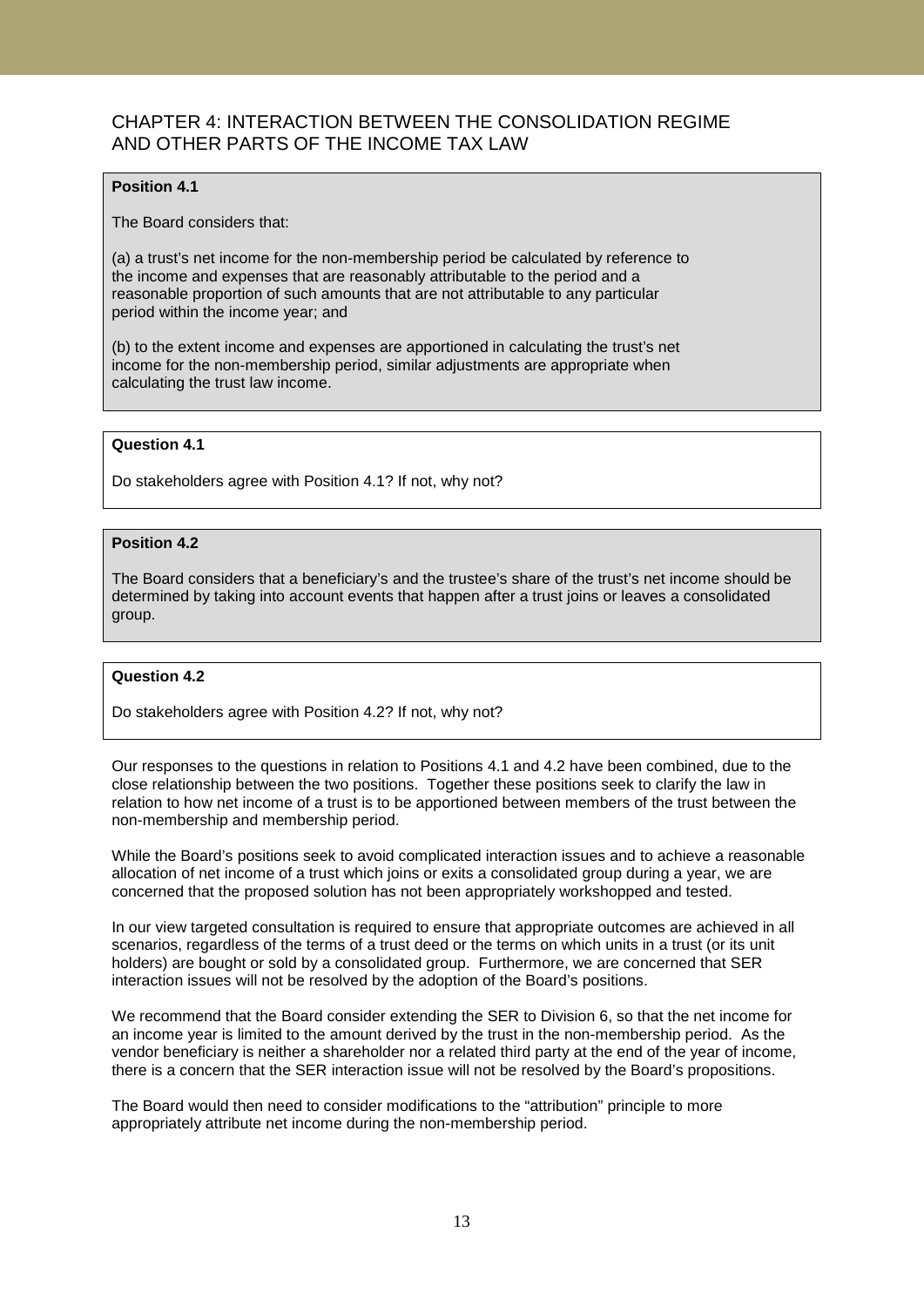### *Recommendation*

• We recommend that the Board consider extending the SER to Division 6, so that the net income for an income year is limited to the amount derived by the trust in the non-membership period. The Board would then need to consider modifications to the "attribution" principle to more appropriately attribute net income during the non-membership period.

### **Position 4.3**

The Board considers that the group's tax liability in relation to the net income of a trust's non-membership period be included in the allocable cost amount calculation.

## **Question 4.3**

Do stakeholders agree with Position 4.3? If not, why not?

Yes. We believe that this is the correct policy outcome.

While the position proposed by the Board is limited to income tax liabilities, we believe that it should extend to deferred tax liabilities inherited by the head company. This is likely to occur where they relate to other liabilities of the joining entity (e.g. a future forex gain that is inherited on a loan under the entry history rule).

The easiest mechanism to address this issue may be to extend subsection 705-70(1A) or a similar provision to both income tax liabilities and deferred tax liabilities of the trust. However, as the trust would not have recorded such liabilities previously, the desired outcome could be achieved by allowing such liabilities to be "nil" just before the joining time in applying subsection 705-70(1A). This would ensure that real tax liabilities and only real deferred tax liabilities that are actually inherited and recorded subsequently by the head company will be picked up at Step 2 on entry.

#### *Recommendation*

• We agree with Position 4.3 but consider that it should cover not only income tax liabilities but also deferred tax liabilities inherited by the head company. A possible mechanism to achieve this outcome is set out above.

## **Position 4.4**

The Board considers that a trustee, in its capacity of trustee for a trust that is a member of a consolidated group, be treated as a member of the same consolidated group as the trust.

#### **Question 4.4**

Do stakeholders agree with Position 4.4? If not, why not?

The background to the issue which Position 4.4 seeks to address arises because an entity may be a member of a consolidated group where "the entity [is] a company, trust or partnership" $\prime$  and, where the entity is a trust, all the beneficiaries, unit holders or objects of a trust are members of the consolidated group. There is no requirement for the trustee of a trust, which is the legal owner of the trust property, to also be a member of the tax consolidated group.

<span id="page-13-0"></span> $7$  Section 703-15(2)(b) item 2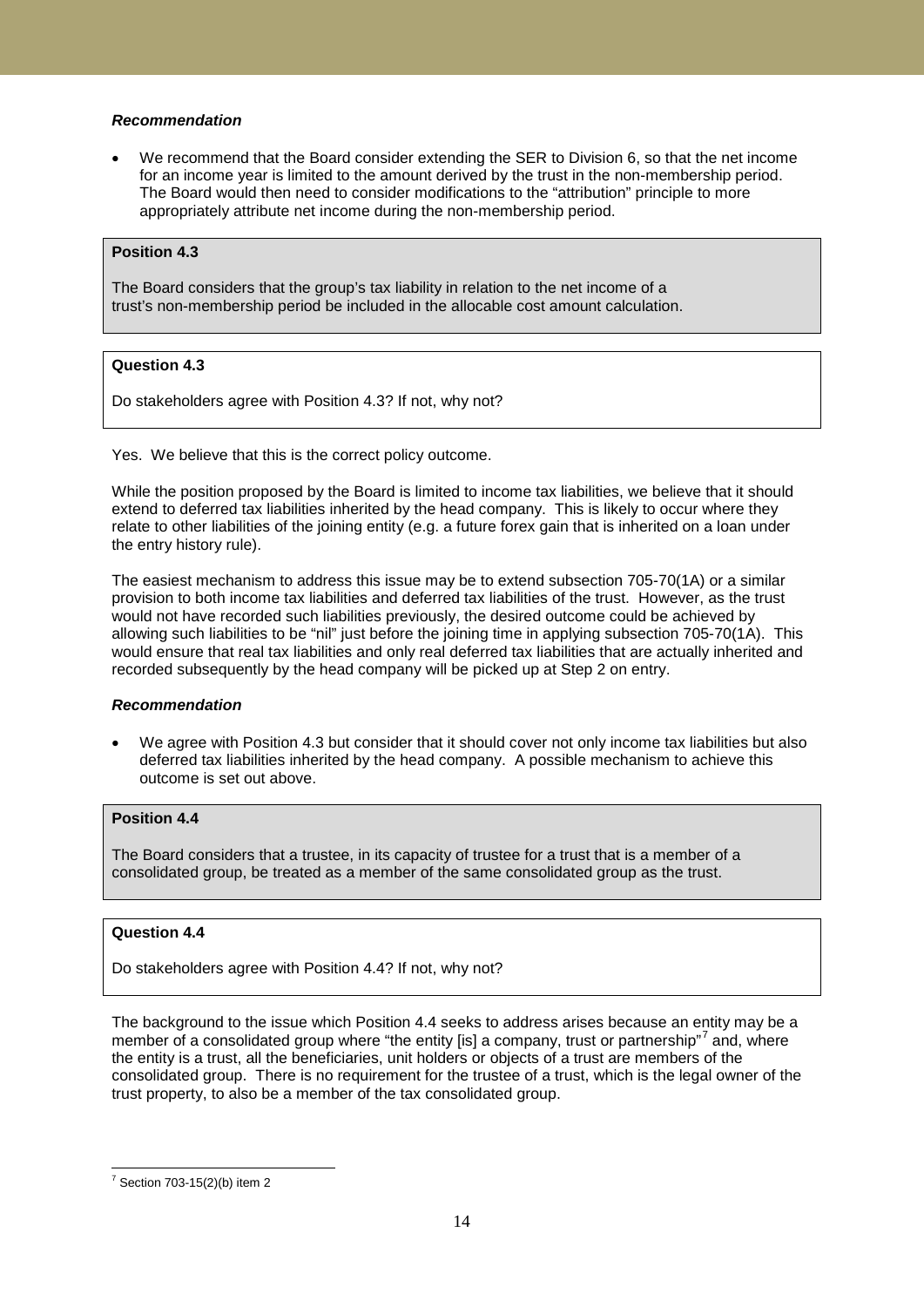The Board's December 2009 Discussion Paper indicated this resulted in a number of uncertainties including:

- how the SER applies to income tax provisions that operate on the basis of legal ownership, e.g. deductions for the decline in value of a depreciating asset which are available to the holder of the asset which is the trustee and various CGT provisions that apply to the owner of an asset or specify the trustee; and
- the tax cost setting rules in Part 3-90 which apply "to each asset that would be an asset of the entity at the time it becomes a subsidiary member of the group, assuming that subsection 701- 1(1) (the single entity rule) did not apply"[8](#page-14-0) (*our italics*). In a consolidation context, the "entity" would be the "trust" and therefore the reference is to an asset of the "trust".

It is arguable that the existing law operates effectively in relation to most interaction issues when regard may be had to the concept of an "entity" in section [9](#page-14-1)60-100<sup>9</sup>. This is because, where an entity is a trust, the effect of subsection 960-100(2) is to treat the trustee in that capacity at any given time as the trust entity. Subsection 960-100(3) confirms that a legal person can act in a number of different capacities so that the trustee would also be an entity in its personal capacity as an individual or company.

Position 4.4 proposes legislatively deeming a trustee of a trust, in its capacity as such, to be a member of the consolidated group. Providing that this is done for the purposes of clarifying the existing law, the Joint Bodies support this position. Any amendments would need to be done in a way which ensured that:

- a change in the trustee does not create a tax consequence; and
- the deeming a trustee to be part of a tax consolidated group does not impact on joint and several liability and way the tax sharing agreements are currently drafted.

The only additional point we would make is that it is becoming increasingly likely that the trust provisions contained in Division 6 of the ITAA 1936 will be rewritten, presumably as part of the ITAA 1997. If the main area of uncertainty arises because of the interaction of the consolidation provisions dealing with trusts and Division 6 or other provisions of the ITAA 1936 which do not adopt the "entity" approach $10$  then these issues may be addressed in due course.

## *Recommendation*

The Joint Bodies support a provision which deems the trustee of a trust to be a member of a consolidated group to clarify the existing law and provide certainty.

### **Position 4.5**

The Board considers that all beneficiaries, including debt beneficiaries, unit holders or objects of a trust, should be subsidiary members of the consolidated group**.**

## **Question 4.5**

Do stakeholders agree with Position 4.5? If not, why not?

Under section 960-130, an entity is not a member of another entity just because it holds interests or rights in that other entity that are debt interests i.e. debt interests do not constitute membership

<span id="page-14-0"></span><sup>8</sup> Section 701-10

<span id="page-14-1"></span> $9$  See paper by Alexis Kokkinos "SMEs and consolidation" TIA ,  $5<sup>th</sup>$  Consolidation Symposium, 14 October 2010 at 7.4. That paper suggests that the real issue is that the word "entity" is not used in the 1936 Act. So, for example, it is not certain that should a trust which is a member of a consolidated group accumulate income, the trustee could avoid tax under section 99 of ITAA 1936 because of the SER.

<span id="page-14-2"></span><sup>&</sup>lt;sup>10</sup> See paper referred to at footnote 9.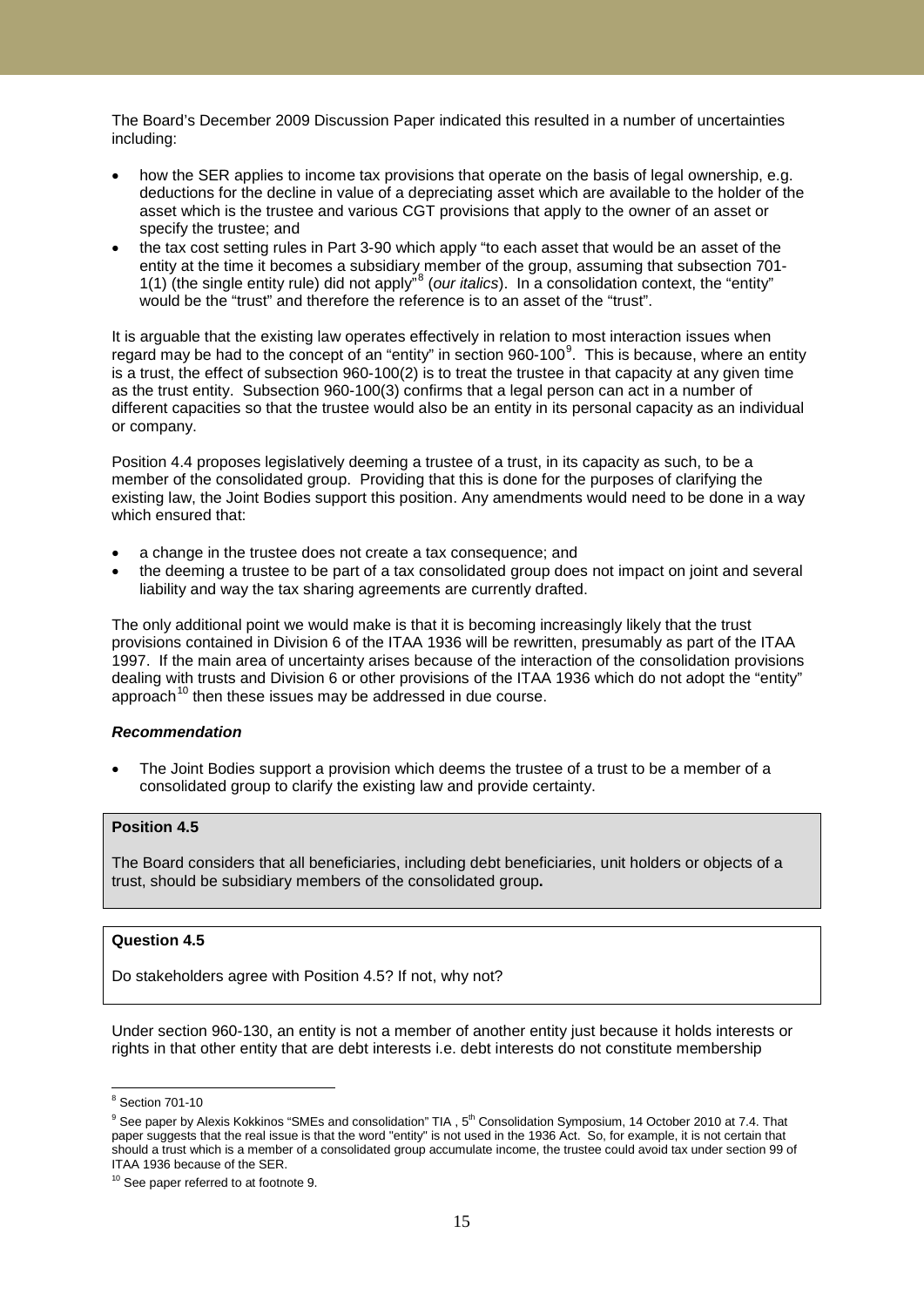interests. The Explanatory Memorandum to the Bill introducing section 960-130 $^{11}$  $^{11}$  $^{11}$  provides that "debt interests are disregarded because these interests do not establish control and therefore should not be considered when contemplating the ownership structure of the group". This would appear to support the principle that only the true economic owners of a corporate group should be entitled to tax consolidation benefits.

Thus, under the current law, debt interests held by beneficiaries are not membership interests and are therefore disregarded when determining whether an entity is a wholly-owned subsidiary. The exclusion of debt interests held by beneficiaries from being membership interests is therefore consistent with the treatment of debt interests in a company.

The Joint Bodies acknowledge the difficulties and potential complexities that may arise if debt interests in trusts (e.g. certain redeemable units) are held outside the group, e.g. the uncertainty in relation to the allocation of the net income of the trust between the consolidated group and the debt beneficiaries outside the group where the trust does not have net income for trust purposes after it joins a consolidated group.

An alternative proposition might be to consider whether debt beneficiaries should be excluded from Division 6 of the ITAA 1936.

The proposal to include debt beneficiaries to be part of a consolidated group is itself not without complexities and further consideration needs to be given to the following issues:

- The extent to which a debt beneficiary should be jointly and severally liable to a group liability under a tax sharing agreement;
- To ensure there is clarity in the law such that there is no double counting of the same ACA twice, e.g. in Step 1 and Step 2 of the entry ACA calculation.
- Whether any outcomes will be consistent with the Board's review of managed investment trusts.

### *Recommendation*

• The Joint Bodies generally agree that all beneficiaries, including debt beneficiaries, unit holders or objects of a trust, should be subsidiary members of the consolidated group providing that issues which this creates are adequately addressed.

### **Position 4.6**

The Board considers that:

(a) foreign hybrids should be eligible to become members of a consolidated group; and

(b) this should be reviewed if evidence suggests that integrity risks arise as a result of this outcome.

#### **Question 4.6**

Do stakeholders agree with Position 4.6? If not, why not?

Similar to trusts, it was considered appropriate to include partnerships as part of a consolidated group on the basis that income generally maintains its character as it flows through the partnership, i.e. partnerships are simply conduits through which amounts flow-through to the partners $^{12}$  $^{12}$  $^{12}$ .

<span id="page-15-0"></span><sup>11</sup> *New Business Tax System (Consolidation) Act (No 1) 2002*

<span id="page-15-1"></span><sup>12</sup> Paragraph 3.55 of the EM to *New Business Tax System (Consolidation) Bill (No. 1) 2002*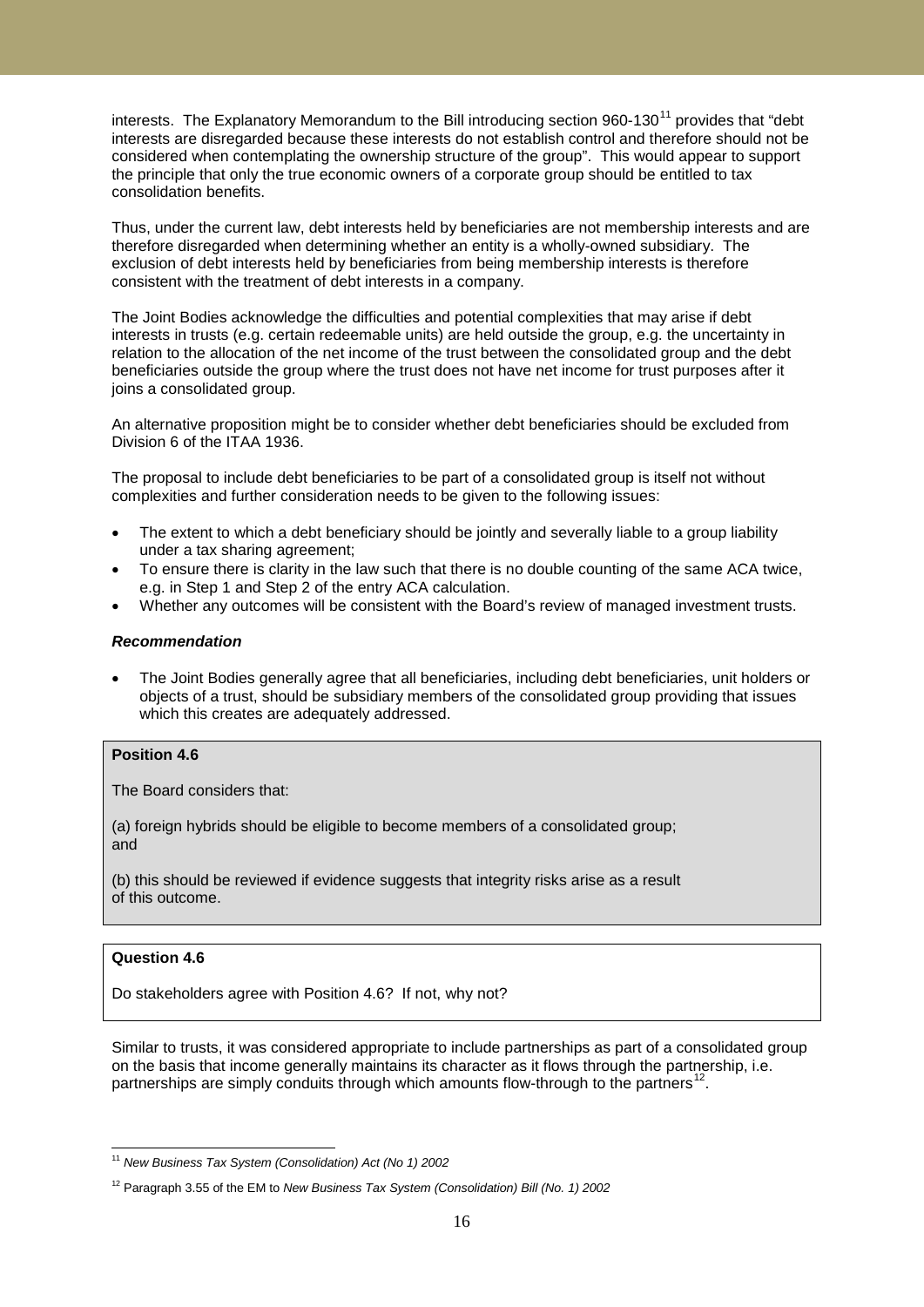In addition, it was considered that no residency test should apply to partnerships (other than corporate limited partnerships) because a partnership will be a resident partnership for most income tax purposes where at least one of the partners is a resident. In a consolidation context, this will mean that a partnership whose partners are subsidiary members (having satisfied the Australian residence requirements themselves) will be a resident partnership for most income tax purposes. It is therefore was considered unnecessary to impose a further residency test on partnerships.

With the introduction of Division 830 certain non-resident entities or 'foreign hybrids' are treated as a partnership for Australian tax purposes. As a result, these entities could become members of a consolidated group. This position is confirmed in ATO ID 2009/149.

Given a foreign hybrid takes on the character of a partnership for tax purposes, this outcome would seem to be broadly consistent with the principle that partnerships should not be precluded from forming part of the consolidated group, provided the Australian partners are members of that same group.

The treatment of foreign hybrids in a consolidation context would be consistent with the treatment of a general foreign partnership (i.e. a non-foreign hybrid partner).

We note that Appendix E of the Position Paper indicates that certain tax cost setting issues for foreign hybrids are outside the scope of the Board's review. Other interaction issues between the foreign hybrid and tax consolidation provisions that need to be addressed include the following:

- It would seem the character of the foreign entity for Australian tax purposes at the time of joining a tax consolidated group may be dependent on whether there is a foreign hybrid at the end of the income year (section 830-15). For example, if the foreign hybrid was sold before the end of the income year to a non-resident, a foreign hybrid that takes on a partnership character may not exist at the time of joining (if that occurred in that same income year). Thus, there is a question as to whether the tax cost setting rules apply to the joining entity as a partnership or company at the joining time.
- A tax administration issue arises as to whether a foreign partnership tax return needs to be lodged if a foreign hybrid is part of a consolidated group.

#### *Recommendation*

• We agree with Position 4.6. However, given the interaction issues which arise in relation to the consolidation and foreign hybrid rules, we suggest that the Board formally recommend in its report to the Government that Treasury and the ATO take the necessary action to resolve these issues as soon as possible.

## **Position 4.7**

The Board considers that all the assets of a MEC group or consolidated group (rather than the assets of the leaving entity) should be taken into account for the purpose of applying the principal asset test in Division 855.

## **Question 4.7**

<u>.</u>

Do stakeholders agree with Position 4.7? If not, why not?

We note the acknowledgement by the Board that the interaction of the policy behind the tax consolidation law to allow the tax-free transfer of assets and the limitation of Australia's CGT regime to Australian real property interests by foreign residents can create distortions. However, we reemphasise the concerns raised in our Joint Submission and in a number of other submissions on the Board's Discussion Paper that additional integrity measures such as that put forward by Position 4.7 may inappropriately affect legitimate commercial structures of foreign residents.

<span id="page-16-0"></span><sup>13</sup> Paragraph 3.62 of the EM to the *New Business Tax System (Consolidation) Bill (No. 1) 2002*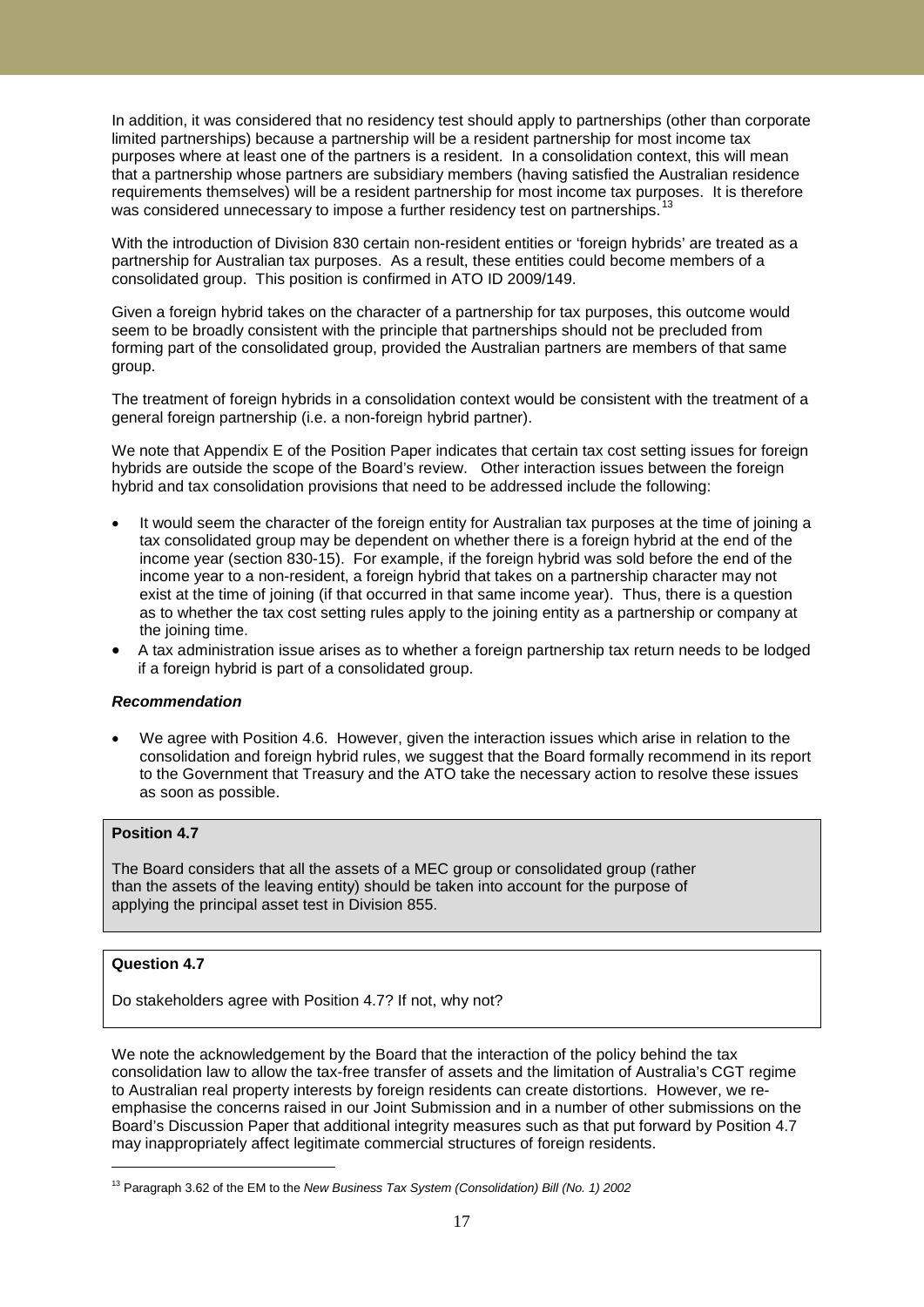While a specific integrity proposal would potentially eliminate any inappropriate distortions, the proposed option would also result in a number of inequitable outcomes such as:

- higher costs of compliance. The foreign resident would be required to obtain valuations of assets held by other entry-points into Australia (not necessarily held directly or indirectly by the foreign resident which has the relevant CGT event);
- a disincentive for inbound investors to form a MEC group (and if not formed, no ability to obtain group relief in respect of losses and CGT asset transfers);
- adverse outcomes for existing MEC groups. They are unable to revoke the decision to form a MEC group or those ET-1 companies which chose to form the MEC group;
- potential for loss of revenue in respect of disposals of interests in entities that would have otherwise been regarded as an indirect real property interest; and
- added complexity to the law.

All of the above issues need to be appropriately taken into consideration before concluding that the solution is to take into account all assets of the MEC group when applying the principal asset test.

If it is considered that the existing integrity provisions in the law (i.e. Part IVA and/or s855-30(5)) are insufficient to address the collective policy objectives of the consolidation and CGT regimes for foreign residents, we submit that in addition to the proposal put forward in Position 4.7, some further options be considered. For instance, consideration should be given to whether it is possible to modify subsection 855-30(5) having regard to asset transfers within the MEC or consolidated group prior to the relevant CGT event to achieve the desired policy objectives.

We would also recommend that the additional interaction issues as raised by the Board's Position Paper in connection with the extension of the single entity rule to shareholders<sup>[14](#page-17-0)</sup> and the interaction of the consolidation regime with double tax agreements<sup>[15](#page-17-1)</sup> also be addressed at the same time as any further consideration is given to the Board's Position 4.7.

#### *Recommendations*

- The adoption of Position 4.7 raises a number of concerns which need to be addressed prior to it being recommended to the Government.
- In these circumstances, consideration should be given to other possible options, including possible modifications to subsection 855-30(5) along the lines outlined above.

## **Position 4.8**

The Board considers that, where Division 855 applies to an asset, the consolidation tax cost setting rules should not apply unless there is a change in the underlying beneficial ownership of assets.

## **Question 4.8**

Do stakeholders agree with Position 4.8? If not, why not?

We accept that denying the application of the tax cost setting rules to an entity that joins another consolidated or MEC group where there is no change in the underlying beneficial ownership of the asset would remove certain integrity risks, namely, the disregarding of a capital gain by the vendor due to the application of Division 855.

However, this approach has the potential to distort investment decisions as compared to a tax-free disposal to an unrelated consolidated group. Accordingly, this may impede business or asset

<sup>&</sup>lt;u>.</u> 14 Position 3.4

<span id="page-17-1"></span><span id="page-17-0"></span><sup>15</sup> Position 4.12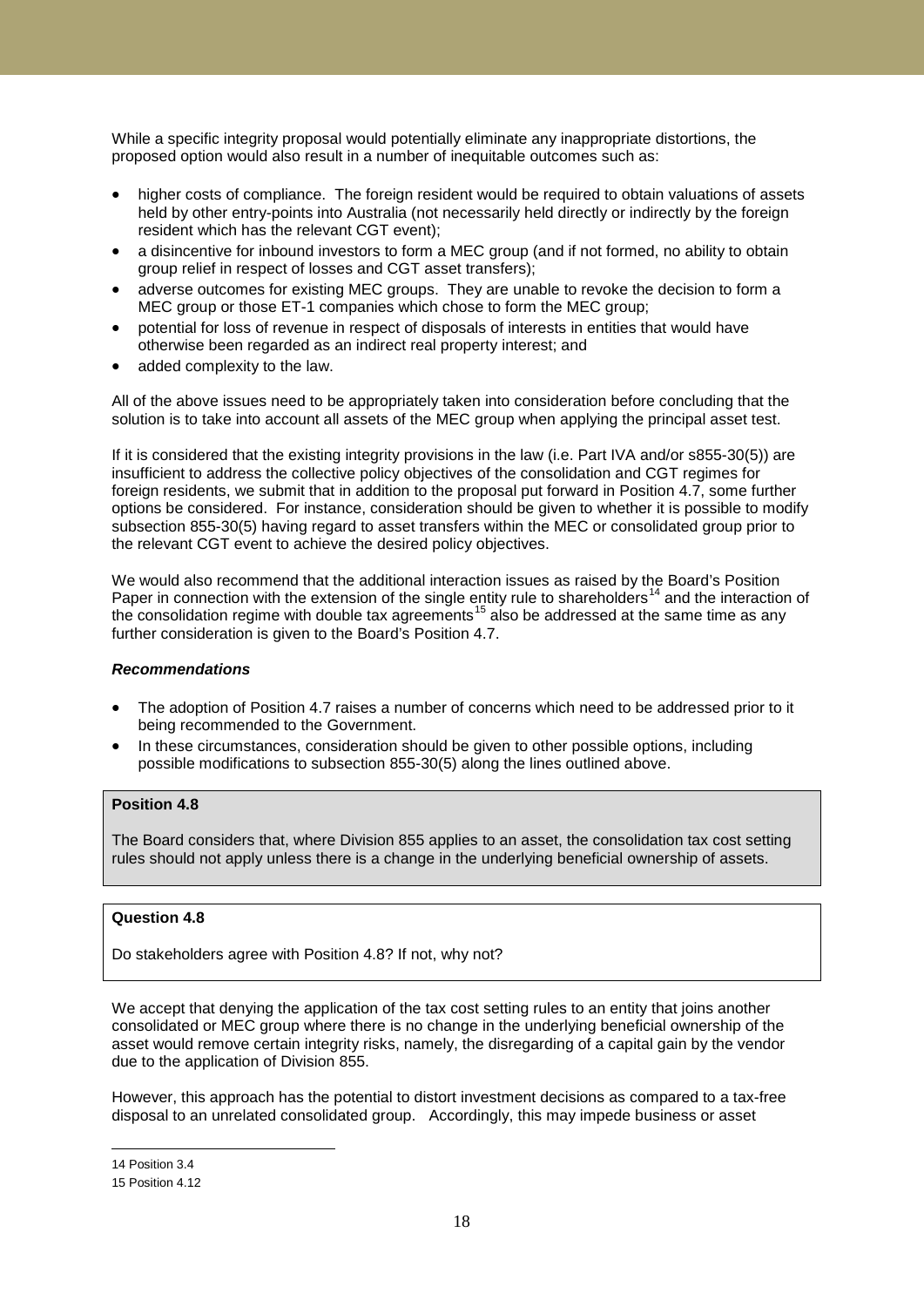restructures within Australia, particularly for multinational groups that choose to operate in Australia through separate inbound investment streams (legally and from a tax perspective).

As indicated in our Joint Submission (dated 12 March 2010) and in a number of other submissions on the Board's Discussion Paper<sup>16</sup>, any restructure undertaken within a multinational group with the sole or dominant purpose of facilitating the resetting of the tax cost of assets of the transferred entity to their market value should be addressed through the general anti-avoidance provisions of Part IVA of the ITAA 1936.

If Position 4.8 is adopted the following issues would need to be addressed:

- in the interests of equity, any limitation on setting the tax cost of the assets of the transferred entity on joining the new group should also apply in cases where a capital loss is disregarded in respect of the transferred entity under Division 855;
- the test for a change in underlying beneficial ownership;
- membership interests that might already be held in the joining entity by the joined group prior to any acquisition of remaining membership interests held by the foreign resident; and
- the manner in which any tax cost limitation is to be applied should also be considered that is, how should the cost base of the assets be determined?

We also note that as part of a global acquisition it is not uncommon for a multinational group to acquire entities at the non-resident level and subsequently rationalise its ownership structures in relevant jurisdictions. The effect of Position 4.8 is that these groups would be disadvantaged as compared to the possible outcomes that would have emerged had the Australian consolidated group made the acquisition from the third party (a position that is not always commercially possible). To avoid this situation, if Position 4.8 is adopted, we recommend that it only apply in cases where relevant assets have been beneficially owned for more than 24 months. We also recommend that suitable transitional rules apply for pre-existing ownership structures.

### *Recommendations*

- If the mischief to which Position 4.8 is directed could be dealt with under Part IVA then its adoption may unnecessarily distort investment decisions.
	- However, should Position 4.8 be recommended by the Board, in our view:
		- it should only apply where relevant assets have been majority beneficially owned for more than 24 months;
		- suitable transitional rules should apply for pre-existing structures; and
		- the issues outlined above will need to be addressed.

## **Position 4.9**

The Board considers that CGT event J1 should not apply when subsidiary members leave a MEC group with assets that were rolled over prior to the entity joining the group.

We agree with this recommendation, as it will address an acknowledged longstanding anomaly in relation to the application of CGT event J1.

## **Question 4.9**

Do stakeholders agree with Position 4.9? If not, why not?

-

<span id="page-18-0"></span><sup>16</sup> Question 4.6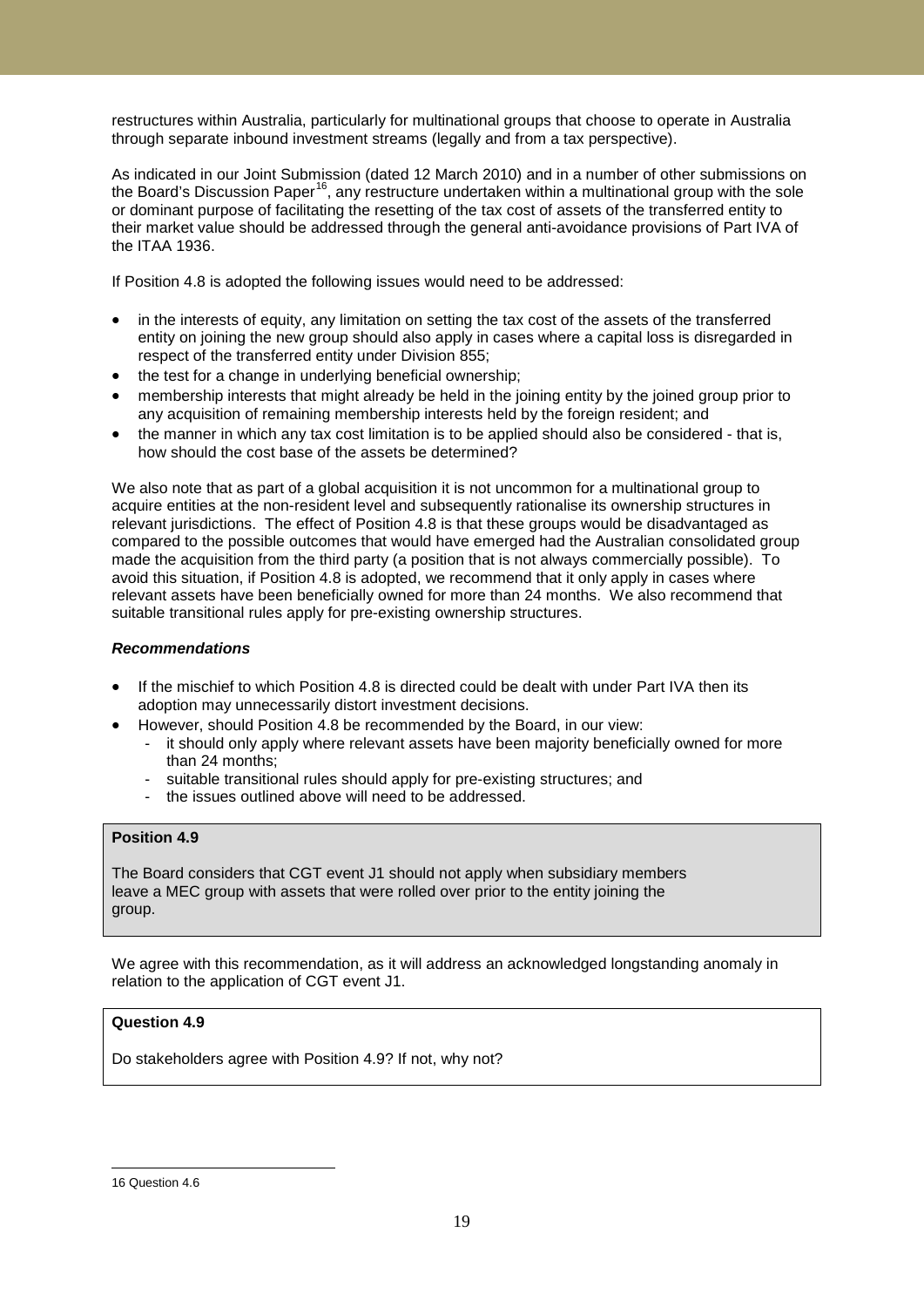## **Position 4.10**

The Board agrees that double taxation may arise when an eligible tier-1 company leaves a consolidated group with assets that were rolled over prior to the entity joining a consolidated group because of the pooling rules.

### **Question 4.10**

(a) Do stakeholders agree with Position 4.10? If not, why not?

(b) What changes can be made to ensure deferred capital gains and losses are not taxed twice when an eligible tier-1 company leaves a consolidated group with assets that were rolled over?

The Joint Bodies agree with the Board that double taxation can arise when CGT event J1 applies where an ET-1 company leaves a consolidated group.

### *Recommendation*

• We believe that the most appropriate way of addressing this issue would be to reduce the taxable gain otherwise realised by the non-resident vendor of the shares in the exiting ET-1 by the amount of the CGT event J1 gain, and then to reduce the post-divestment MEC cost base pool by an equivalent amount. Via this mechanism, not only would the double taxation issue be addressed, but by correspondingly reducing the MEC cost base pool there would not be an inappropriate advantage provided to such groups.

#### **Position 4.11**

The Board considers that:

(a) CGT event J1 should apply to rolled over membership interests when the non-resident owner disposes of its interests in the head company; and

(b) further work is needed to determine how the cost base of these membership interests in the subsidiary member should be calculated.

(c) Is there another method that could be used to determine the capital gain or capital loss made on the disposal of those membership interests, including for a partial disposal of membership interests?

## **Question 4.11**

(a) Do stakeholders agree with Position 4.11? If not, why not?

(b) How should the cost base of the membership interests in the subsidiary member of the consolidated group be determined?

We concur with the Board that determining the most appropriate way of seeking to apply CGT event J1 where the relevant rolled over assets are disregarded by the SER raises a number of difficult legislative drafting and compliance issues. However, on balance we support an approach of seeking to instead apply CGT event J1 to certain underlying assets of the rolled over entity that continue to be held by the group from the relevant roll-over time through to when CGT event J1 is triggered.

We recommend that this revised "underlying asset" approach not apply in respect of trading stock, depreciating assets and other assets. It is likely that such assets would in any event be disposed of in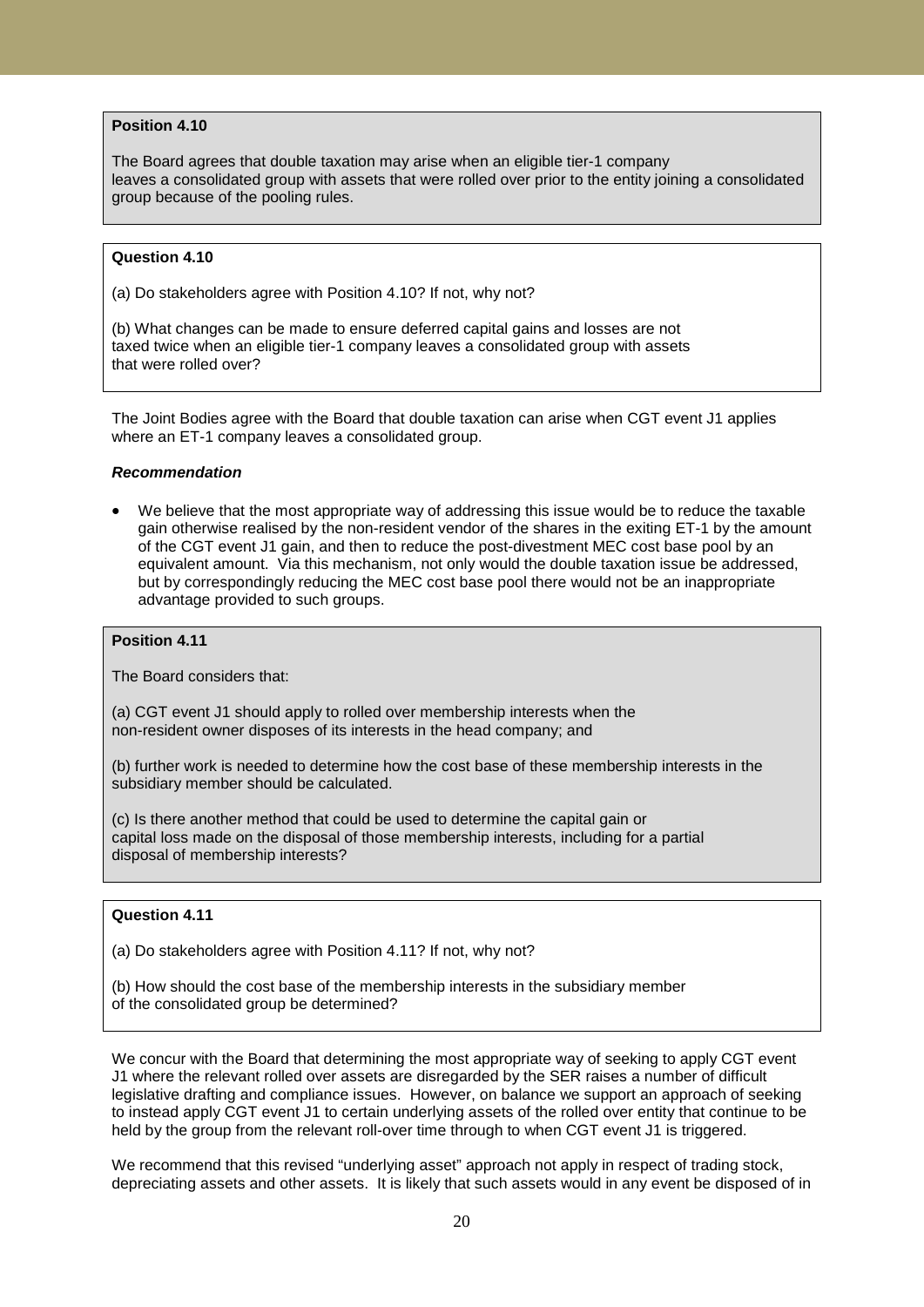a relatively short period of time (negating the need to apply CGT event J1), or that roll-over would have limited the reset tax value of depreciating assets and hence reduce depreciation deductions claimed. This approach would also avoid the impracticality and compliance costs of seeking to track the ongoing ownership status of "trading" assets of this nature.

In this context of Question 4.11, we have had the opportunity of considering the submission to the Board prepared by the Corporate Tax Association and the Minerals Council of Australia, and we concur with their equivalent recommendation in this regard.

In addition, we also share the concern that such an approach could have very significant and inequitable impacts if in effect it was to apply retrospectively. Therefore, we also recommend that such a measure only apply in respect of roll-overs of intra-group membership interests that have occurred since this potential legislative issue was first raised by the Board of Taxation in its initial Discussion Paper on 9 December 2009.

#### *Recommendations*

- The Joint Bodies support an approach of dealing with the issues raised by the Board which focuses on applying CGT event J1 to certain underlying assets.
- We also recommend that such a measure not apply retrospectively.

### **Question 4.12**

Do stakeholders consider that issues which currently arise because of CGT event J1 could be resolved if:

- a time limit applied to the provision;
- minority interest divestments were exempted from the provision; and
- the sub-group break-up exemption applied where less than 100 per cent of the

interests in the sub-group is disposed of to non-group entities?

We agree with the Board that the majority of the current issues arising in relation to CGT event J1 (other than specifically in the consolidation context as noted above) could be resolved if:

- (a) the time limit applied to the provisions;
- (b) majority interest divestments were exempt from the provisions; and
- (c) the sub-group break-up exemption applied where less than 100% of the interest in the subgroup is disposed of to non-group entities.

Particularly important in this regard is the time limit proposal. In similar group restructuring circumstances various stamp duty provisions apply a three year "claw-back" limitation. We believe that this would provide an appropriate balance between the policy objectives of protecting tax integrity (i.e. addressing anti-avoidance type concerns) while at the same time recognising compliance cost issues.

An additional issue which could similarly be readily addressed in this process involves roll-overs within one wholly-owned group that is subsequently taken over by another group. If an entity that holds the relevant rolled over asset is subsequently transferred from the group that has been taken over, up to a higher level entity in the acquirer's group, then CGT event J1 can be triggered inappropriately.

#### **Recommendation**

We agree with the Board's Position 4.12.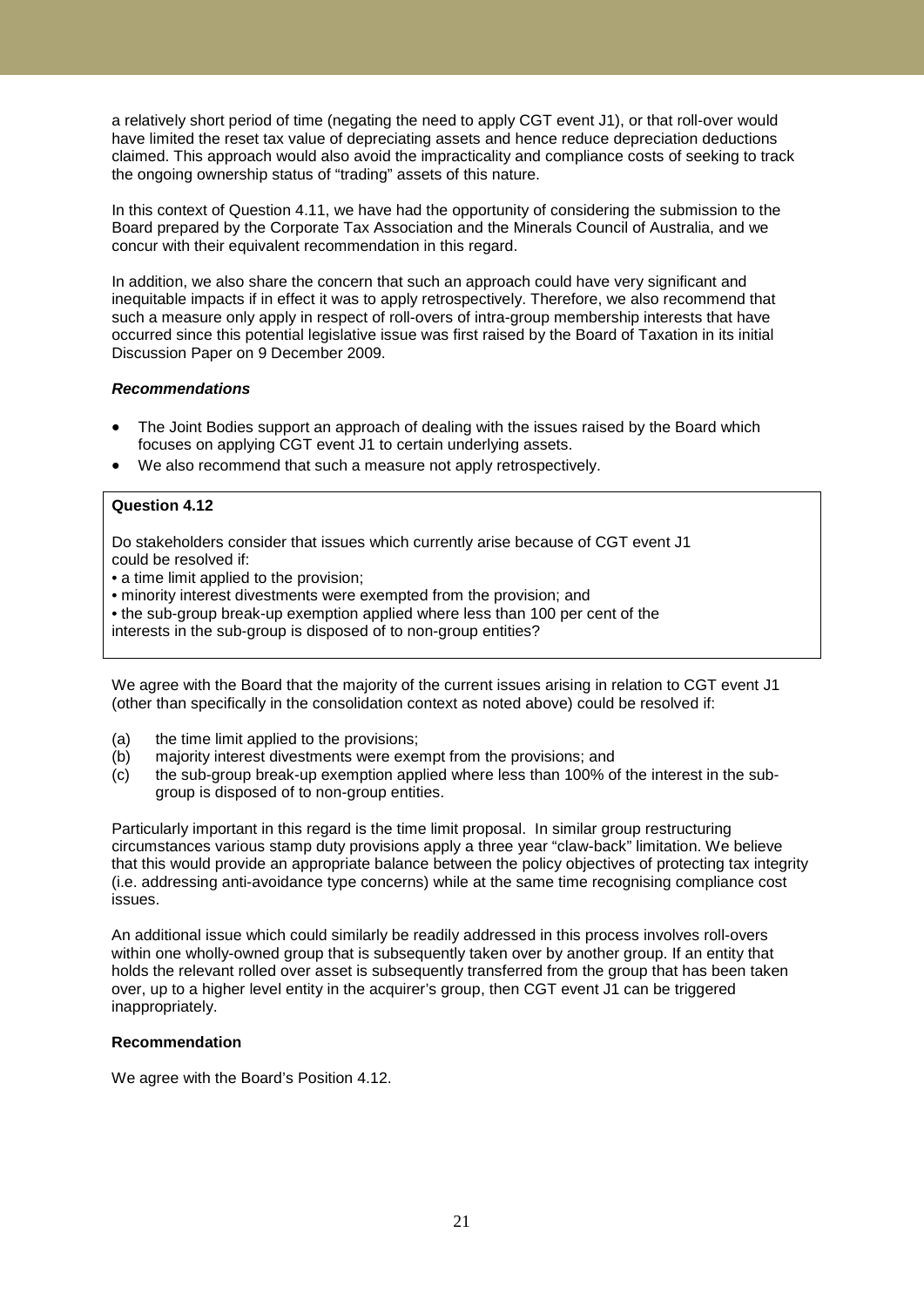## **Position 4.12**

The Board considers that Treasury and the ATO should undertake a review of how Australia's double tax agreements apply to a consolidated group.

### **Question 4.13**

Do stakeholders agree with Position 4.13? If not, why not?

We support the recommendation, with appropriate consultation with other affected stakeholders.

### *Recommendation*

- The proposed review should, in particular, address the issues which emerge for MEC groups, particularly in respect of MEC groups which are derived from multiple jurisdictions.
- As noted previously in this submission, the implications emerging from Position 4.7 in connection with CGT for non-residents should also be addressed.

## **Question 4.14**

The Board seeks stakeholder's comments on:

(a) Whether the inclusion of deferred tax assets and deferred tax liabilities in the tax cost setting process results in unnecessary complexity?

(b) How can the tax treatment of deferred tax assets and deferred tax liabilities be simplified?

(c) Should deferred taxes assets and deferred tax liabilities be removed from the tax cost setting process?

(d) If not, in what circumstances should deferred tax assets and liabilities be recognised in the tax cost setting process?

In response to all the paragraphs in this question, our initial observations are as follows:

- The recognition of deferred tax assets (DTAs) and deferred tax liabilities (DTLs) in an ACA calculation creates complexity for taxpayers. For example, the iterative process that needs to be applied under Section 705-70(1A) is unduly complex and problematic from a taxpayer perspective.
- However, like many issues in the tax law, there is often a trade off between equity versus complexity.
- In our view, neither the Board's Position Paper nor the ATO's discussion paper referred to in paragraph 4.83 of the Board's Position Paper provides any significant analysis on the application of deferred tax balances sufficient to make an informed decision on whether DTA/DTLs should be removed altogether from the ACA and tax cost setting process.

#### *Recommendation*

• Our recommendation is for Treasury/ATO to undertake a separate process, whereby the ATO's discussion paper is taken as a starting point and modified with the view of producing a revised discussion paper outlining the pros and cons of various alternative options available on the treatment of DTAs/DTLs in the ACA and tax cost setting process (e.g. removing DTAs/DTLs altogether or creating some type of optional short cut etc that potentially strikes a balance between compliance cost savings versus achieving the right outcome).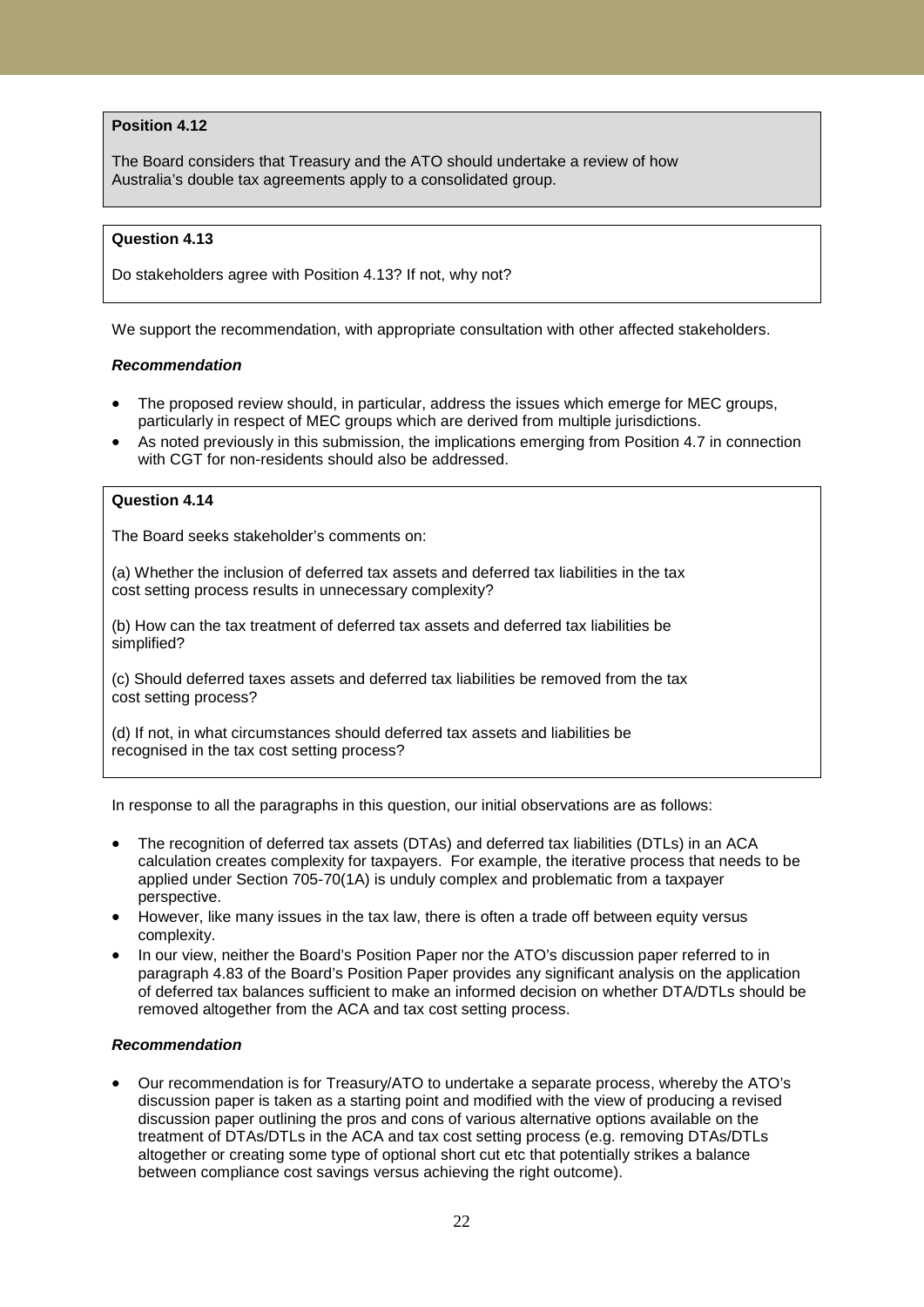# CHAPTER 5: OPERATION OF THE CONSOLIDATION REGIME AND SMALL BUSINESS CORPORATE GROUPS

## **Position 5.1**

The Board considers that on-going formation concessions should be available for wholly-owned corporate groups with an aggregated turnover of less than \$100 million and assets of less than \$300 million in an income year.

The formation concessions should be available to an eligible wholly-owned corporate group that forms a consolidated group by the end of the income year following the income year that it exceeds the threshold test. The concessions should not apply to foreign owned corporate groups that elect to form MEC groups.

If a group elects to apply the concessions, the election should apply to all subsidiary members of the group. If an election is made:

• the existing tax costs of assets for all subsidiary members should be retained; and

• losses held by subsidiary members that are transferred to the consolidated group should be able to be utilised over three years.

## **Question 5.1**

(a) Do stakeholders agree with the Board's Position 5.1? If not, why not?

(b) Do stakeholders agree with the removal of the 'entity-by-entity' election for eligible wholly-owned groups? Are there situations where such an approach may unfairly disadvantage these groups?

The Joint Bodies welcome proposals to simplify barriers for entry into the consolidation regime for entities meeting the SME threshold. However, we do not believe that the propositions completely deal with the SME issues and accordingly, unless such issues are dealt with, SMEs will still be reluctant to form tax consolidated groups. We therefore request the Board to consider the following propositions.

## *Date of application*

As a public proposition for stick and 1/3 losses has been released, SME groups looking to consolidate now will need to consider delaying their formation. If the propositions become legislation in, say, three years time, the circumstances for the group may have changed so dramatically that group may have considered other alternatives to tax consolidation.

In our view, the SME proposals should be escalated to the Government and should be part of a separate reform process. We would be surprised if the measures (as a standalone package) would have a revenue cost and accordingly, we see no reason why the Government would not support implementation of the recommendations earlier rather than later. In our view, it is therefore critical for the Board to consider fast tracking these recommendations (similar to the capital account election under the MIT reform).

#### *Stick versus spread election – entity by entity*

We understand the concerns raised by the Board on compliance in relation to stick versus spread choices. However, we highlight that these concerns were valid where the groups seeking to consolidate under a stick versus spread regime were not SME type entities. We understand that the majority of remaining SME groups outside of the tax consolidation regime do not have complicated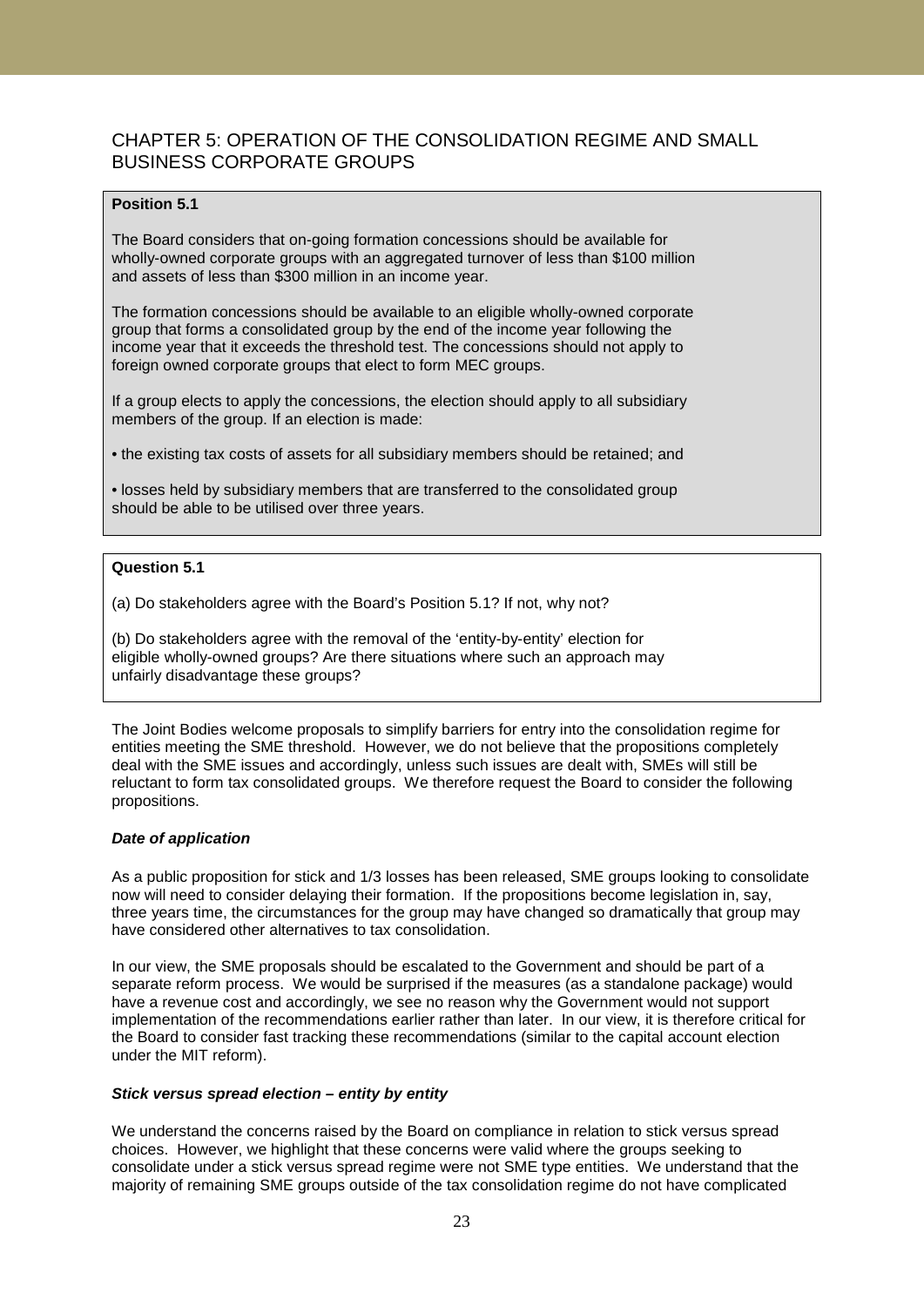and significant corporate groups with a large number of entities. Accordingly, in our view, where a corporate group has less than five entities in total, the Board should consider recommending an option to stick or spread on an entity by entity basis, as this would not result in higher compliance as compared to what is being proposed.

If this is not accepted, the Board should at a minimum recommend a choice to stick or spread for entities that have been recently acquired. That is, for any entities that have not been majority owned for the last five years, the Board should allow an option to use stick for that entity. From our review and experience, very few entities would fall within this "choice", and this would ensure that compliance costs would be kept to a minimum. If the definition of "majority owned" as contained in transitional section 701A-1 is used, we believe that this would ensure that "re-organisations" could not result in a choice.

### *Subsequent acquisitions – majority owned entities*

SME groups will often own at least 50% of shares in an entity in partnership with another "related" entity. If the interests are subsequently acquired by the tax consolidated group, this would result in a subsequent acquisition and (under Position 2.1) would result in a full acquisition and ACA calculation. The consequences of this would be:

- Pre-CGT goodwill would be converted to post-CGT goodwill;
- Small business concessions timing (e.g. 15 year concession) would recommence;
- ACA would inappropriately be skewed to goodwill; and
- Bad debts would be lost for "owned" (rather than acquired) debts.

Where a group has an entity that fits this category, these implications may be enough to deter the group from forming a tax consolidated group until the entity is wholly owned. This is because the group could then subsequently choose the formation "stick" option and avoid the above consequences.

We see this as a real impediment to forming a group early. It is submitted that the Board should recommend a solution to this problem. We request the Board consider whether an entity that subsequently joins an SME group, where it has been majority owned for the last five years, can join using a stick option/inherited history model for assets. This would alleviate the issues outlined above and would not create the impediment to form a group early. We understand that the Board is concerned with double taxation and double benefits that may occur on providing a stick option. Where this is the case, we highlight that alternative stick options may be available to alleviate this  $\text{concern}^{17}$  $\text{concern}^{17}$  $\text{concern}^{17}$ .

#### *Roll-over problem*

We also highlight the many issues that occur for SMEs where interests are rolled over. For example a Subdivision 122-A rollover on top of a consolidated group results in a complete group breakup. Furthermore, it results in the profits of the group failing to be Step 3 profits.

Furthermore, rollovers under Subdivision 124-M for SME groups cannot qualify for the compliance saving mechanisms in section 124-784B or Subdivision 715-W, as these mechanisms are only available to widely held groups (i.e. with reference to the requirement in paragraph 124-784(1)(a)(ii)). Accordingly, the lack of an appropriate Step 1 or Step 3 amount, coupled with an inability to use the consolidation compliance saving stick options in Subdivision 715-W is anomalous for SMEs.

The rollover issue for SMEs needs to be addressed. Without appropriate rollover opportunities, SME groups may be reluctant to consider forming a tax consolidated group where significant future ramifications could occur due to a rollover.

<span id="page-23-0"></span><sup>&</sup>lt;sup>17</sup> Reference is made to the paper written by Alexis Kokkinos, TIA, "5th Consolidation Symposium SMEs and tax consolidation", 14 October 2010. Section 5.4 covers an alternative stick option that could be used to overcome issues with applying a push down calculation to a majority owned entity.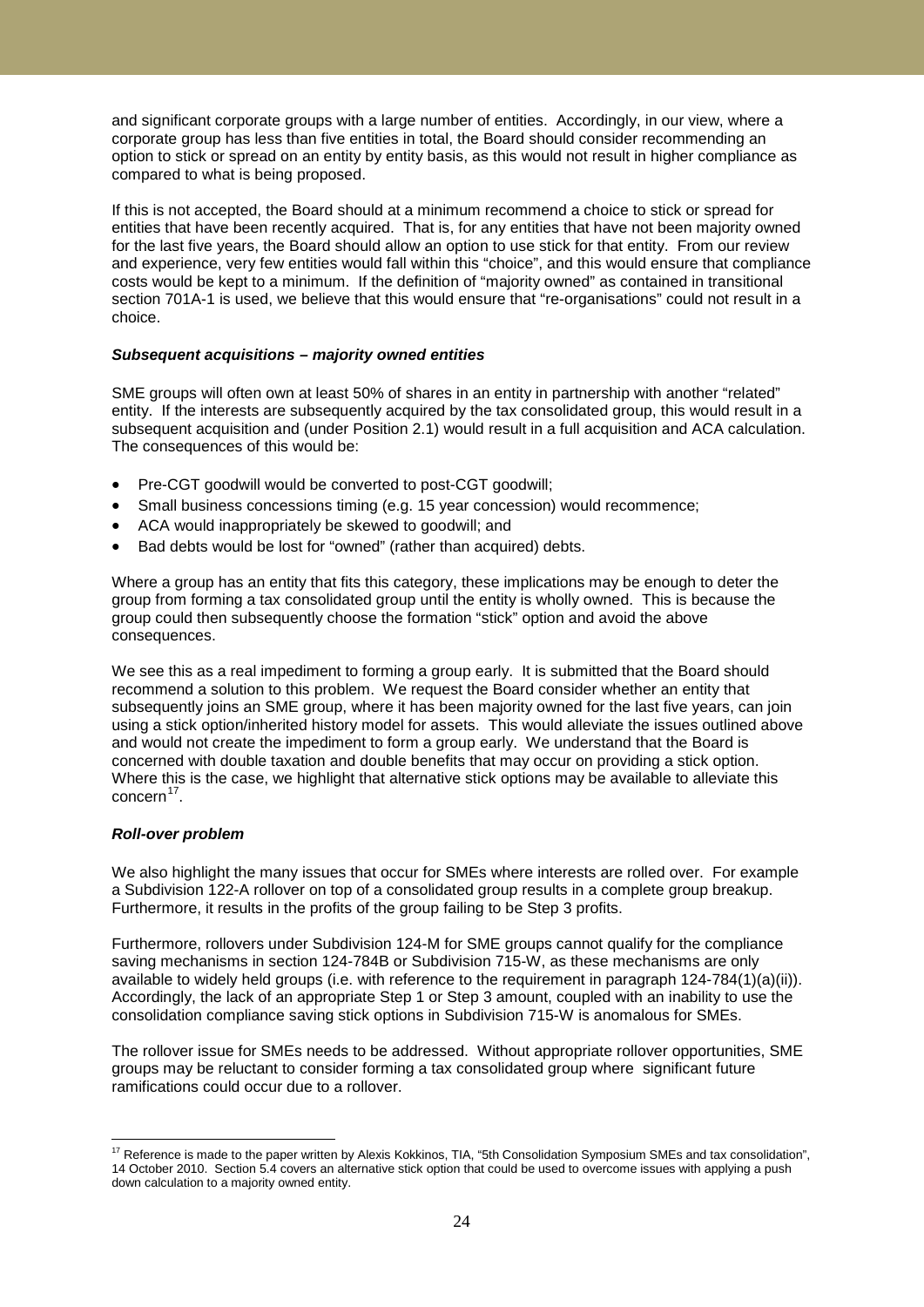### *Losses and available fractions*

We are concerned with simply providing a 1/3 method for COT losses and no other losses. This will not provide any compliance saving opportunity if there are SBT losses in existence, as the whole group would need to be valued on formation. The most significant advantage of the Board's proposals is the possible elimination of valuations. Accordingly, we believe that a shortcut approach should also be suggested by the Board for SBT losses. If the Board considers that a 1/3 method would be too generous for SBT losses that are transferred, then we request the Board consider an alternative utilisation rate, e.g. a 1/10 method.

We highlight that SBT losses are required to pass a very onerous transfer test and become in effect COT losses once transferred to a consolidated group.

Accordingly, we would support a 1/3 COT and 1/10 SBT shortcut for all losses transferred to a consolidated group, on formation and subsequent acquisition. We request the Board considers a significant simplification of this part of the consolidation provisions.

#### *Interaction between stick and 1/3 loss method*

The Board's paper suggests that an election to use the compliance cost saving measures would require both the stick and the 1/3 loss method to be utilised simultaneously. We do not see any reason why these two decisions should be so coupled.

We do not believe that making these two elections separate would give rise to any additional compliance costs. In many cases it will be appropriate to provide a choice, e.g. an existing group with all value in one subsidiary entity that has all losses in that entity. In that example, there would be minimal compliance costs in establishing an available fraction of 1, while providing the opportunity to use a stick method.

### *Recommendations*

In our view the Board should consider and, if considered appropriate recommend that:

- the SME proposals be fast tracked, in a similar fashion to the capital account measures for managed investment trusts.
- corporate groups with less than five entities in total have the option to stick or spread on an entity by entity basis as this would attract minimal, if any, additional compliance costs. At a minimum, an option to stick or spread should be available for entities that have not been majority owned for the last five years.
- an entity that subsequently joins an SME group, where it has been majority owned for the last five years, be able to join using a stick option/inherited history model for assets.
- a 1/3 COT and 1/10 SBT shortcut apply for all losses transferred to a consolidated group, both on formation and subsequent acquisition.
- The choice to stick to existing asset values and the 1/3 loss method be decoupled.

There are a number of other impediments to a SME group forming a consolidated which the Board should consider in making its final recommendations to Government.

## **Position 5.2**

The Board considers that, as a transitional rule, the formation concessions proposed in Position 5.1 should be available to all groups which are eligible to form a consolidated group at the date of announcement of the measure for a specified period time. The concessions should not apply to foreign owned corporate groups that elect to form MEC groups.